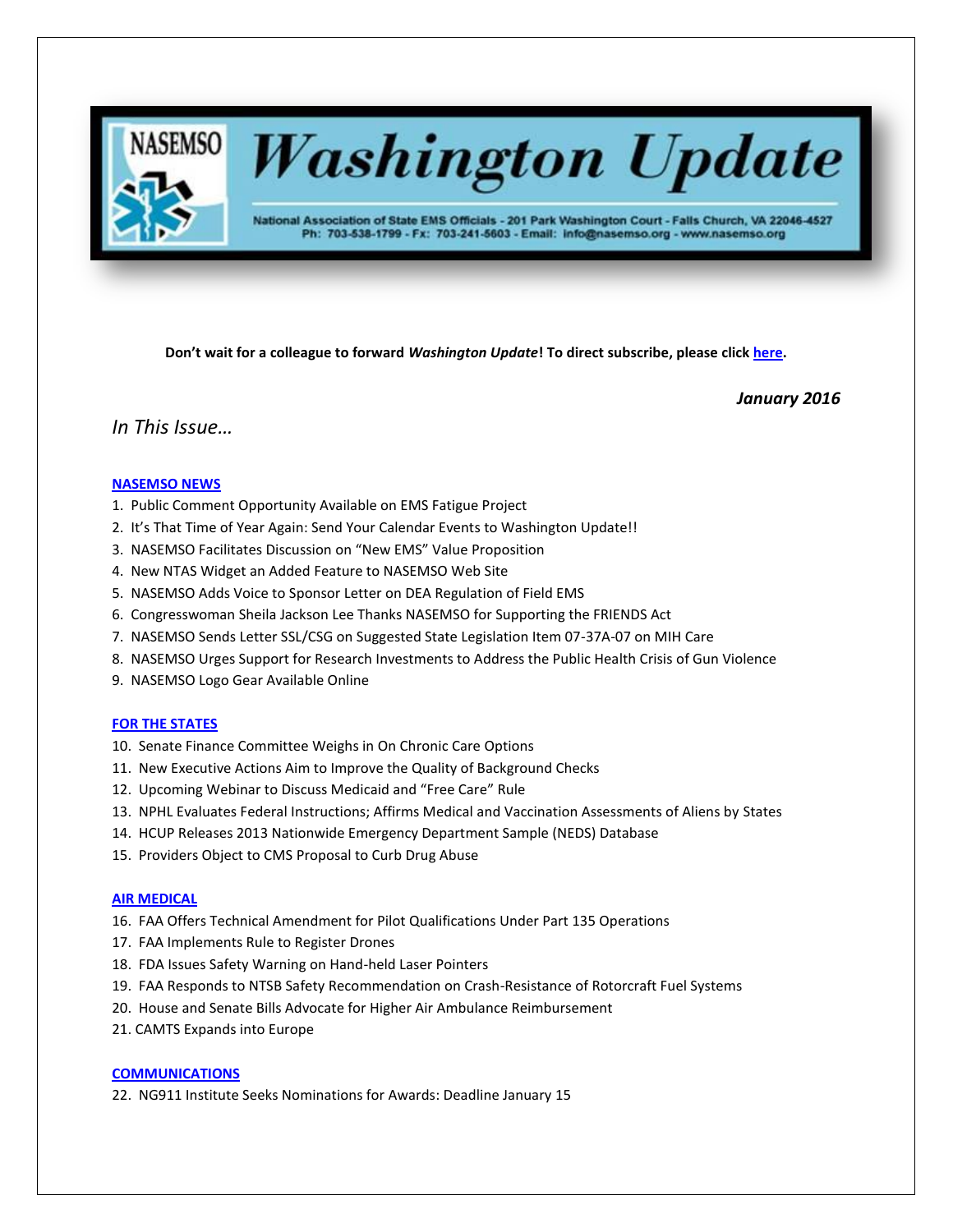#### **[COMMUNITY PARAMEDICINE](#page-8-0)**

- 23. New NAM Report Focuses on Collaborative Practice and Interprofessional Education
- 24. AHRQ Study: Ambulatory 'Revisits' Occur Frequently, Often Due to Complications
- 25. HCUP Offers Readmissions Database to Researchers

# **[DATA](#page-9-0)**

- 26. DOT Invites Public Comment on State Submission of NEMSIS Data
- 27. NEMSIS Dataset Available for Research Purposes
- 28. FirstNet Board Approves Release of RFP
- 29. 2016 Health IT Interoperability Standards Now Available

#### **[DOMESTIC PREPAREDNESS](#page-10-0)**

- 30. RAND Corporation Posts Recommendations for Federal Agency Coordination
- 31. White House Distributes National Multidrug-Resistant TB Plan
- 32. OHA Provides Reference on Terrorism Resources
- 33. SWATting Incidents and Guidance Tool Available from National 911 Program
- 34. OIG Identifies Security Concerns with FEMA eGrants System

#### **[HIGHWAY SAFETY](#page-11-0)**

- 35. Secretary Foxx to Address TRB Annual Meeting; Session Available for Live Streaming
- 36. NIOSH Offers New Newsletter on Motor Vehicle Safety
- 37. Federal Highway Transportation Plan Reauthorized
- 38. UM Report Compares State Highway Fatalities to 5 Leading of Causes of Death

#### **[MEDICAL DIRECTION](#page-12-0)**

- 39. iCOMPARE and FIRST Trials Comparing Standard and Long Work Schedules for Medical Residents
- 40. NMCP's Combat Extremity Surgery Course Prepares Medical Personnel for Combat
- 41. FDA Issues Class I Recall of Fuhrman Pleural & Pneumopericardial Drainage Set

#### **[TRAUMA](#page-13-0)**

- 42. FDA Clears Military Traumatic Wound Dressing for Use in the Civilian Population
- 43. NGC Posts New Trauma Guidelines from EAST
- 44. ATS Announces the Re-Launch of the CSTR Certification Exam

#### **[FEDERAL PARTNERS](#page-14-0)**

- 45. FDA Approves Neuromuscular Reversal Agent
- 46. CDC Opens Docket on Proposed Pain Management Guidelines
- 47. New or Improved OSHA Resources: Preventing Workplace Violence in Healthcare
- 48. DEA Releases 2015 Drug Threat Assessment
- 49. NIH-Funded Study Compares CPR Methods by EMS Providers
- 50. NHTSA to Host Webinar on Blue Campaign
- 51. AHRQ Announces Grant Opportunities To Address Opioid Abuse Disorder in Rural Areas
- 52. GAO Studies ESF Coordination and Gaps to Improve Response
- 53. OSHA's Injury Reporting Webpage Simplified, Online Filing Now Available
- 54. USFA Partners with IAFF and Drexel University to Study First Responder Violence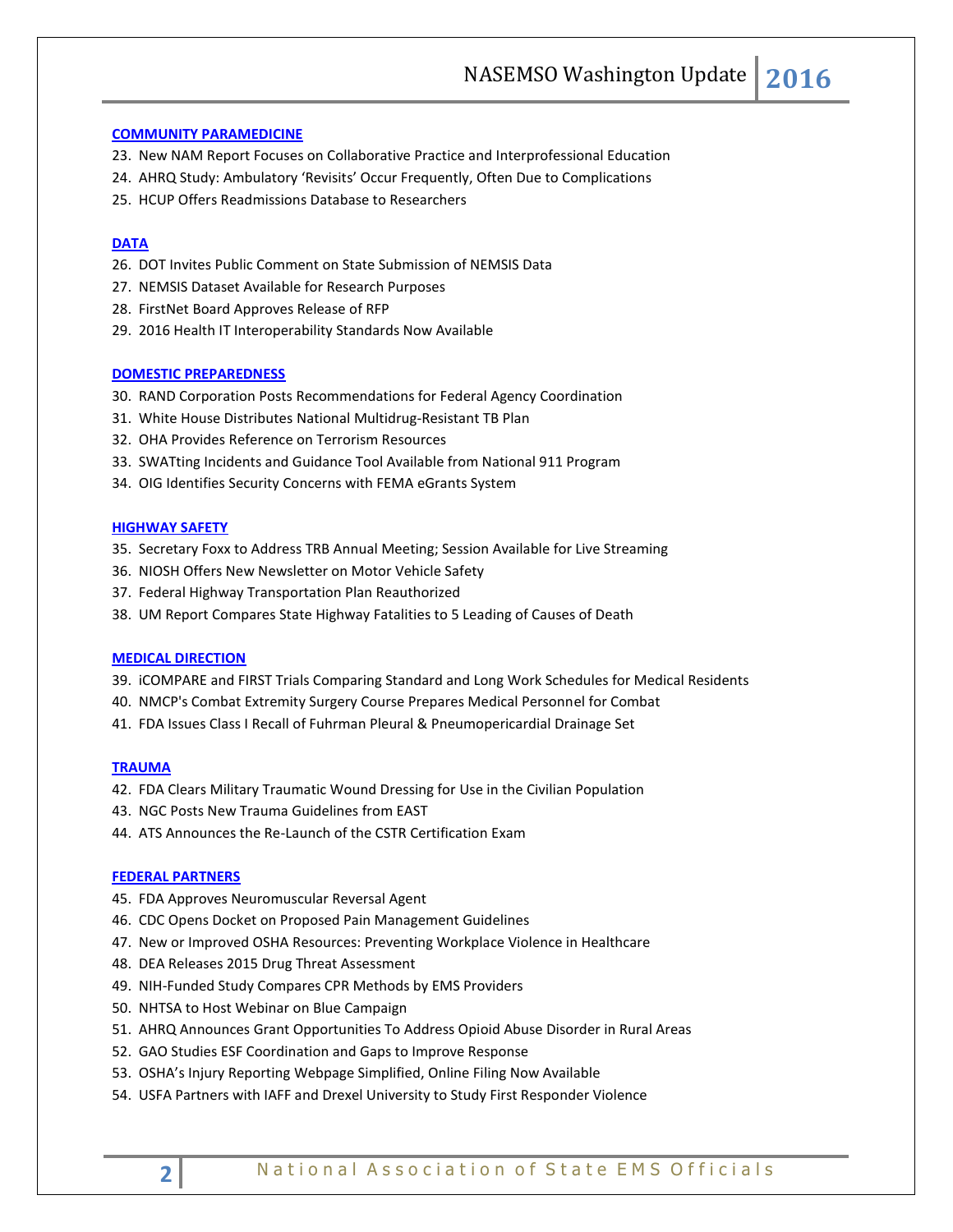NASEMSO Washington Update **2016**

- 55. US Surgeon General Commissions New Report on Substance Abuse
- 56. HRSA Releases EMSC Targeted Issue Funding Opportunity
- 57. Congress Passes FY2016 Appropriations Bill
- 58. OSHA Fines to Increase Under New Budget Bill
- 59. Free Mobile Resources Support Behavioral Health

#### **[INDUSTRY NEWS](#page-18-0)**

- 60. CAAS Achieves ANSI-Accredited Standards Developer Status
- 61. Nurses Retain Top Spot As Most Highly Rated Profession
- 62. Baxter Initiates Voluntary Recall of Two Lots of IV Solutions Due to Potential Presence of Particulate Matter
- 63. NAEMSE and NREMT Partner to Offer Scenario Development Workshops
- 64. New NAEMSE Vision Paper Supports SUPER Study
- 65. NFPA 1917 Standard Comment Period Now Open
- 66. Petition Being Circulated to Support a National EMS Memorial in Washington DC

#### **[INTERESTING ABSTRACTS](#page-20-0)**

67. Accuracy of Peripheral Thermometers for Estimating Temperature: A Systematic Review and Meta-analysis.

68. Longitudinal Trends in US Drug Shortages for Medications Used in Emergency Departments (2001-2014)

#### **[UPCOMING EVENTS](#page-20-0)**

<span id="page-2-0"></span>**January is Human Trafficking Awareness Month. The Blue Campaign is the Department of Homeland Secrity's unified voice to combat human trafficking, protect victims and bring perpetrators to justice. Learn more and get involved to help #EndTrafficking**: **dhs.gov/bluecampaign** 

#### **NASEMSO NEWS**

### **1. Public Comment Opportunity Available on EMS Fatigue Project**

The National Association of State EMS Officials (NASEMSO) recently finalized a contract with the National Highway Traffic Safety Administration (NHTSA) Office of Behavioral Safety Research to help address the growing concern for the sleep health and fatigue of emergency medical services (EMS) clinicians and the impact of fatigued workers on crew and patient safety. Dr. Daniel Patterson, NRP of the Carolinas Health System will serve as the Principal Investigator. NHTSA will officially announce the initiative and accept comments from the public about the development of voluntary fatigue risk management guidelines and resources tailored to the EMS occupation at a national stakeholder meeting on February 2, 2016 in Washington, DC. Brief presentations will address the potential dangers of drowsy and fatigued driving and the work of EMS practitioners, including the risk of traffic crashes and providing patient care, a summary of the project goals and methods for coming to consensus on EBG fatigue risk management guidelines, the plan for dissemination of EBGs, and additional project related activities and information. A majority of the time in the meeting will be set aside to accept questions and comments from registered attendees. This is to ensure that the voluntary fatigue risk management guidelines will address the needs of the entire and diverse EMS community. Individuals and organizations can provide electronic comments via [http://www.regulations.gov](http://www.regulations.gov/) Docket No. NHTSA-2015-0121 or pursuant to the instructions included in the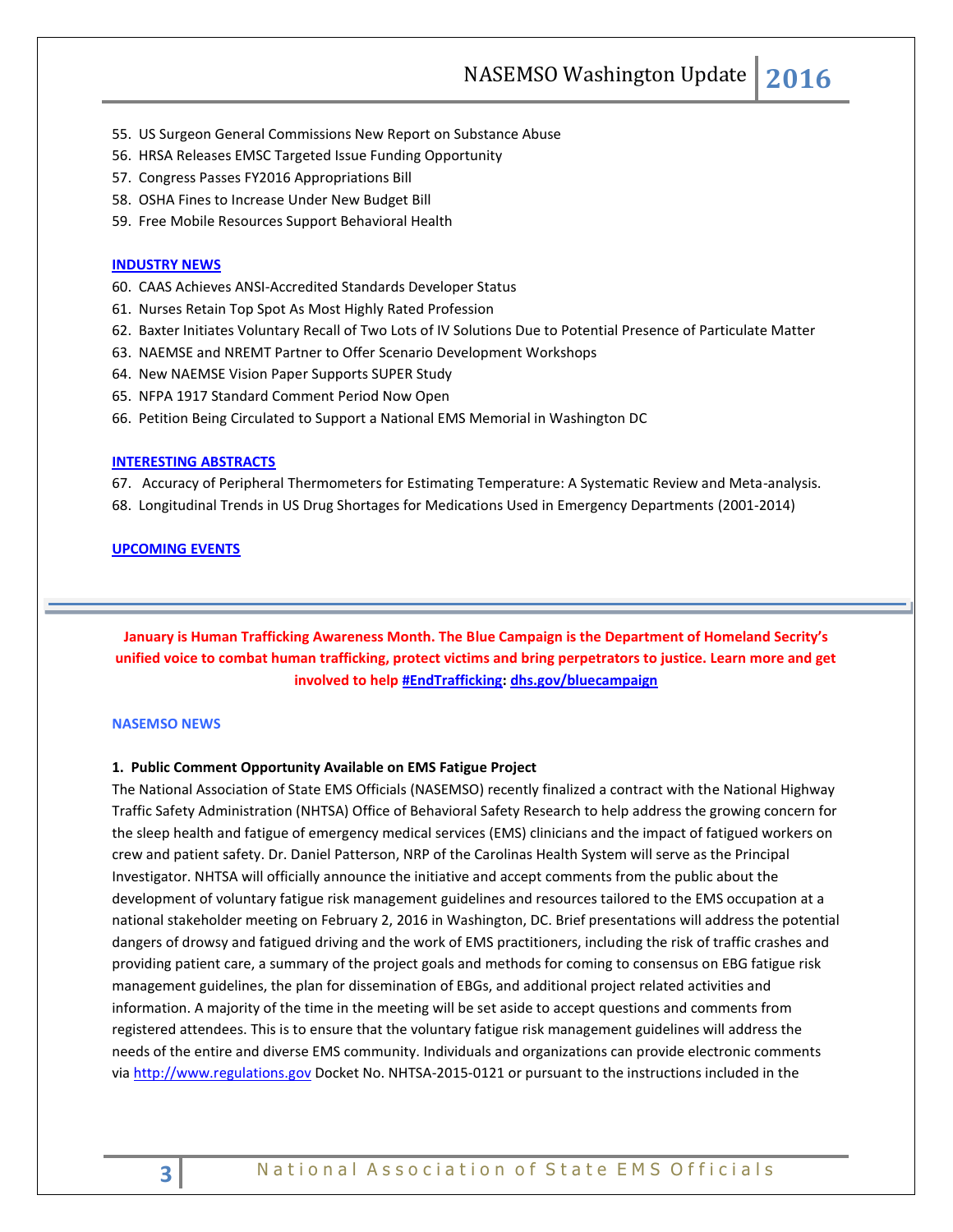[Federal Register Notice.](https://www.gpo.gov/fdsys/pkg/FR-2016-01-11/pdf/2016-296.pdf) Clic[k here](mailto:james.higgins@dot.gov?subject=Registering%20to%20attend%20February%202,%202016%20Stakeholder%20Meeting%20on%20EMS%20Fatigue) to register for the meeting by including your name and organization and whether or not you wish to submit verbal or written comments.

#### **2. It's That Time of Year Again: Send Your Calendar Events to Washington Update!!**

While calendar events are welcome at any time of the year, NASEMSO welcomes basic information about state EMS conferences and national EMS events for use by our readers. Please include name of the conference, location, date, and a link to the registration info and/or program when available. Clic[k here](mailto:robinson@nasemso.org?subject=Calendar%20Item%20for%20Washington%20Update) to submit calendar item…

#### **3. NASEMSO Facilitates Discussion on "New EMS" Value Proposition**

A steering committee of national EMS organizations has formed to provide guidance and resources and to provide consensus on issues of nomenclature in addressing the evolving world of community paramedicine (CP) and mobile integrated healthcare (MIH). A "first draft" document has been circulated for organizational input and endorsement that is now available on the [NASEMSO web site.](http://www.nasemso.org/Projects/MobileIntegratedHealth/documents/Defining-the-Role-of-EMS-in-our-Nations-Health-Care-Transformation.pdf)

#### **4. New NTAS Widget an Added Feature to NASEMSO Web Site**

The Department of Homeland Security (DHS) recently added a feature to its National Terrorism Advisory System (NTAS) that has been incorporated into NASEMSO's web site under Domestic Preparedness. In 2011, the DHS replaced the color-coded alerts of the Homeland Security Advisory System (HSAS) with the NTAS, designed to more effectively communicate information about terrorist threats by providing timely, detailed information to the American public. NTAS will now consist of two types of advisories: Bulletins and Alerts. DHS has added Bulletins to the advisory system to be able to communicate current developments or general trends regarding threats of terrorism. NTAS Bulletins permit the Secretary to communicate critical terrorism information that, while not necessarily indicative of a specific threat against the United States, can reach homeland security partners or the public quickly, thereby allowing recipients to implement necessary protective measures. Because DHS may issue NTAS Bulletins in circumstances not warranting a more specific warning, NTAS Bulletins provide the Secretary with greater flexibility to provide timely information to stakeholders and members of the public. Alerts may take one of two forms: Elevated, if DHS has credible threat information, but only general information about timing and target such that it is reasonable to recommend implementation of protective measures to thwart or mitigate against an attack, or Imminent, if the Agency believes the threat is credible, specific, and impending in the very near term. [See the widget…](https://www.nasemso.org/Projects/DomesticPreparedness/)

#### **5. NASEMSO Adds Voice to Sponsor Letter on DEA Regulation of Field EMS**

Considerable confusion exists around Drug Enforcement Agency (DEA) regulations and expectations regarding controlled substance medications in the field EMS environment as current regulations do not take into account the significant differences between field EMS practice and that of other healthcare entities covered by the same regulation. DEA anticipates releasing regulations with greater clarity but they have indicated that they will continue to prohibit "standing orders" in regard to dispensing controlled substances to field EMS patient. The National Association of State EMS Officials (NASEMSO) has endorsed a multiorganizational letter to support the efforts of Congressman Richard Hudson (NC) to introduce a Bill that would amend the Controlled Substances Act by adding a new section that would create an appropriate DEA regulation for field EMS. Hudson's "Protecting Patient Access to Emergency Medications Act" provides the DEA a firm statutory foundation from which to oversee the use of controlled substances in field EMS and prevent drug diversion while ensuring essential medicines are provided to patients in need. A copy of the letter is available [here.](http://www.nasemso.org/Advocacy/Supported/index.asp)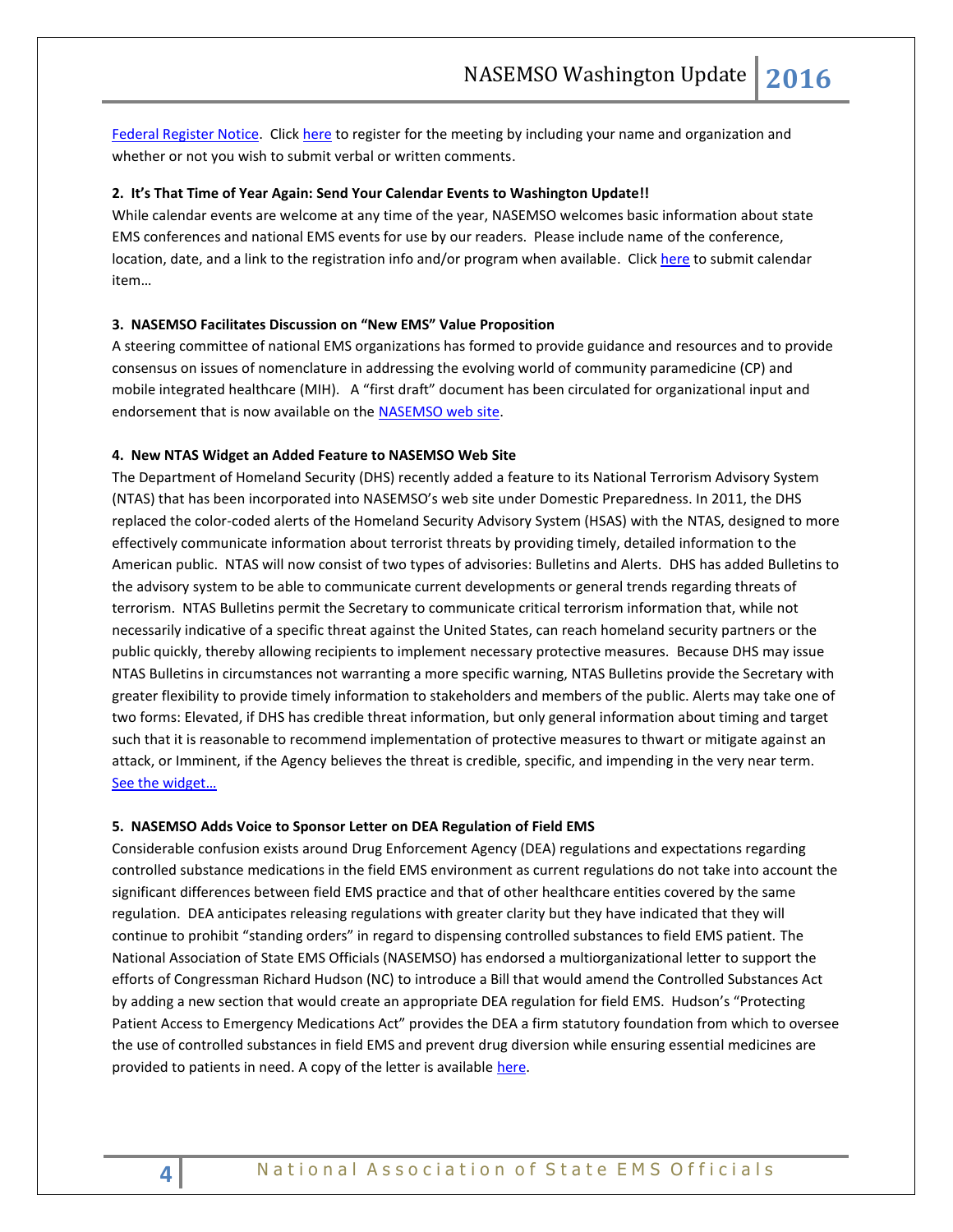### **6. Congresswoman Sheila Jackson Lee Thanks NASEMSO for Supporting the FRIENDS Act**

The First Responder Identification of Emergency Needs in Disaster Situations (FRIENDS Act) passed the House on Dec. 10, 2015, by a roll call vote of 396 to 12, with 25 not voting. The Congresswoman in her statement acknowledged and thanked NASEMSO for its assistance with the bill, saying the support of the National Association of State EMS Officials was invaluable to the passage of the FRIENDS Act. She is looking forward to continuing to work with NASEMSO on getting bill through the Senate and to the President's desk. [Download her statement here.](http://www.nasemso.org/Advocacy/Supported/documents/SJL-FloorStatement-HR2795-10Dec2015.pdf)

# **7. NASEMSO Sends Letter SSL/CSG on Suggested State Legislation Item 07-37A-07 on MIH Care**

NASEMSO sent a recommendation to the Suggested State Legislation (SSL) Committee of the Council of State Governments (CSG) urging them to initiate its process for developing and inserting a note for community paramedicine-mobile integrated healthcare (CP-MIH) in the SSL publication being considered, rather than accepting item 07-37A-07 on Mobile Integrated Health Care, at its recent meeting in Nashville. The letter stated that developing a well-considered note concerning this state issue of national significance in place of accepting item 07-37A-07 is a prudent course of action. [For details, download the letter here.](http://www.nasemso.org/Advocacy/Supported/documents/NASEMSO-Letter-to-CSGSSL-03Dec2015.pdf)

#### **8. NASEMSO Urges Support for Research Investments to Address the Public Health Crisis of Gun Violence**

NASEMSO and 18 stakeholder organizations have signed on to a joint letter sent to leaders of the Senate and House Appropriations Committees in support of funding for research to address the public health crisis of gun violence. The letter urges Congress to "lift the current ban on funding for the Centers for Disease Control and Prevention (CDC) related to gun violence prevention research. Furthermore, the CDC should be appropriated at least \$10 million in FY 2016, along with sufficient new funding at the National Institutes of Health (NIH), to support research into the causes and prevention of gun violence." Read the Letter to Leaders of Senate & House [Appropriations Committees.](http://www.nasemso.org/Advocacy/Supported/documents/Health-Groups-Gun-Violence-Prevention-Research-Appropriations-Letter-Nov2015.pdf)

#### **9. NASEMSO Logo Gear Available Online**

Register at the ASMI online merchandise store to view and purchase NASEMSO logowear! Browse available items to see an array of great styles and colors, in a full range of sizes. The NASEMSO logo can be added to any of these items, including men's and women's shirts, headwear, outerwear, bags, and accessories. See what's available to meet your needs at [http://www.companypromostore.com/stores/asmi/.](http://www.companypromostore.com/stores/asmi/)

#### <span id="page-4-0"></span>**FOR THE STATES**

# **10. Senate Finance Committee Weighs in On Chronic Care Options**

Senate Finance Committee Chairman Orrin Hatch, R-Utah, Ranking Member Ron Wyden, D-Ore., along with Senators Johnny Isakson, R-Ga., and Mark Warner, D-Va., co-chairs of the Finance Committee Chronic Care Working Group, recently released an options paper outlining policies being considered as a part of the committee's effort to improve how Medicare treats beneficiaries with multiple, complex chronic illnesses.

The paper organizes policies into several key areas under consideration:

- Providing high-quality health care in the home
- Improving access to interdisciplinary, team-based health care
- Expanding innovation in benefit design and access to technology
- Identifying ways to improve payments and quality for the chronically ill population
- Empowering patients and caregivers in care delivery

The Committee is accepting public input to the proposal until January 26, 2016. For more information...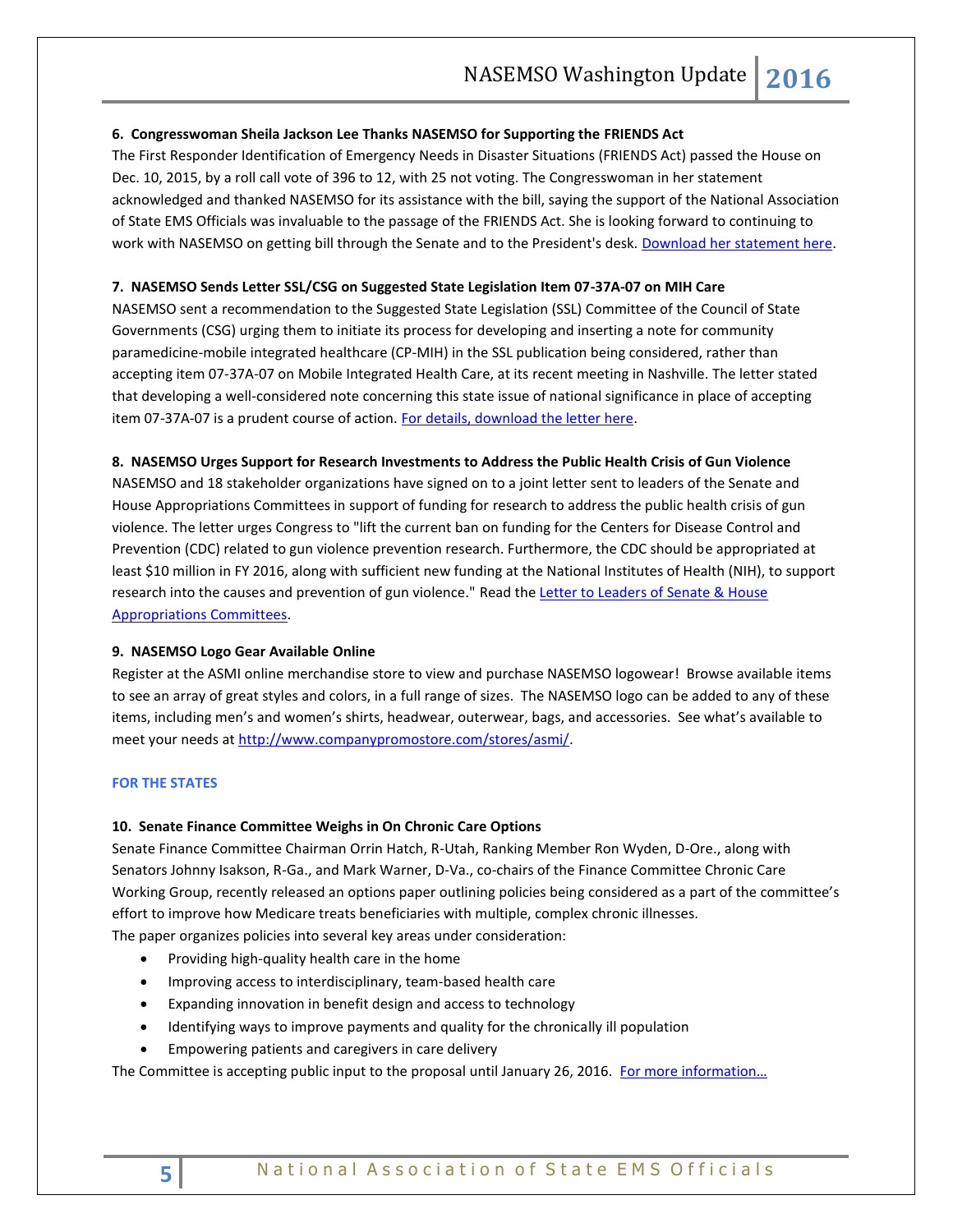#### **11. New Executive Actions Aim to Improve the Quality of Background Checks**

The White house has announced a series of Executive Orders intended to provide a "common sense" approach to reducing gun violence that could, in turn, improve the quality of background checks for individuals overall. Of note to *Washington Update* readers, President Obama hopes to improve the quality of data states provide to the National Instant Criminal Background Check System (NICS). Over the past several years, Congress has created incentives for States to make as many relevant records as possible accessible to NICS. Over the past three years, States have increased the number of records they make accessible by nearly 70 percent. To further encourage this reporting, the US Attorney General has written a letter to States highlighting the importance of receiving complete criminal history records and criminal dispositions, information on persons disqualified (from purchasing firearms) for mental health reasons, and qualifying crimes of domestic violence. The Administration will begin a new dialogue with States to ensure the background check system is as robust as possible, an effort it considers a public safety imperative. The President's initiative outlines efforts to modernize the NICS, increasing the NICS workforce to streamline and expedite requests for background checks, including information from the Social Security Administration regarding disability benefits on persons with a documented mental health issue. Some State officials raised concerns about whether such reporting would be precluded by the Privacy Rule issued under the Health Insurance Portability and Accountability Act of 1996 (HIPAA). The Department of Health and Human Services has issued a final rule expressly permitting certain HIPAA covered entities to provide to the NICS limited demographic and other necessary information. For more information...

#### **12. Upcoming Webinar to Discuss Medicaid and "Free Care" Rule**

One year ago, the U.S. Department of Health and Human Services issued [guidance](http://www.medicaid.gov/federal-policy-guidance/downloads/smd-medicaid-payment-for-services-provided-without-charge-free-care.pdf) explaining how and when Medicaid can cover services that are usually provided without charge to the community. This guidance effectively reverses HHS' longstanding policy prohibiting Medicaid coverage of "free care" – an action that has profound implications for public entities that serve low income people, particularly children. The Network for Public Health Law will offer a free webinar on January 21, 2016, 1:00-2:30 pm ET to explain the rule and discuss the implications for schools, local health departments, and Medicaid managed care plans. Click [here](https://www.networkforphl.org/webinars/2015/12/17/730/medicaid_and_the_free_care_rule/) to register.

#### **13. NPHL Evaluates Federal Instructions; Affirms Medical and Vaccination Assessments of Aliens by States**

Of potential interest to state health departments, the Network for Public Health Law recently posted information related to the "Medical Examinations of Aliens" as it pertains to infectious disease. DHS Instructions for the I-693 form state that exam results are confidential, but the examining physician may share results with state or local public health authorities when required by law. State and local health departments are automatically given blanket civil surgeon designation, which allows health departments to complete the vaccination assessment section of the I-693 Form, but not the medical exam or other sections of the form. The I-910 Form states that civil surgeons are required by CDC's technical instructions to file a case report with appropriate state or local public health authorities if required by local laws or regulations. Based on this language, NPHL opines that CDC's technical instructions affirmatively state that civil surgeons are required to comply with state and local reporting laws. For [more information…](https://www.networkforphl.org/resources_collection/2016/01/06/732/immigration_laws_and_infectious_disease_reporting/)

#### **14. HCUP Releases 2013 Nationwide Emergency Department Sample (NEDS) Database**

The Department of Health and Human Services' Agency for Healthcare Research and Quality, recently released the 201[3 Nationwide Emergency Department Sample](https://www.hcup-us.ahrq.gov/nedsoverview.jsp) (NEDS). The NEDS is the largest all-payer emergency department (ED) database in the United States. It was created to enable analyses of ED utilization patterns and support understanding and decision-making regarding this critical source of health care. Constructed using records from both the HCUP [State Emergency Department Databases](https://www.hcup-us.ahrq.gov/seddoverview.jsp) (SEDD) and the [State Inpatient Databases](https://www.hcup-us.ahrq.gov/sidoverview.jsp) (SID), the 2013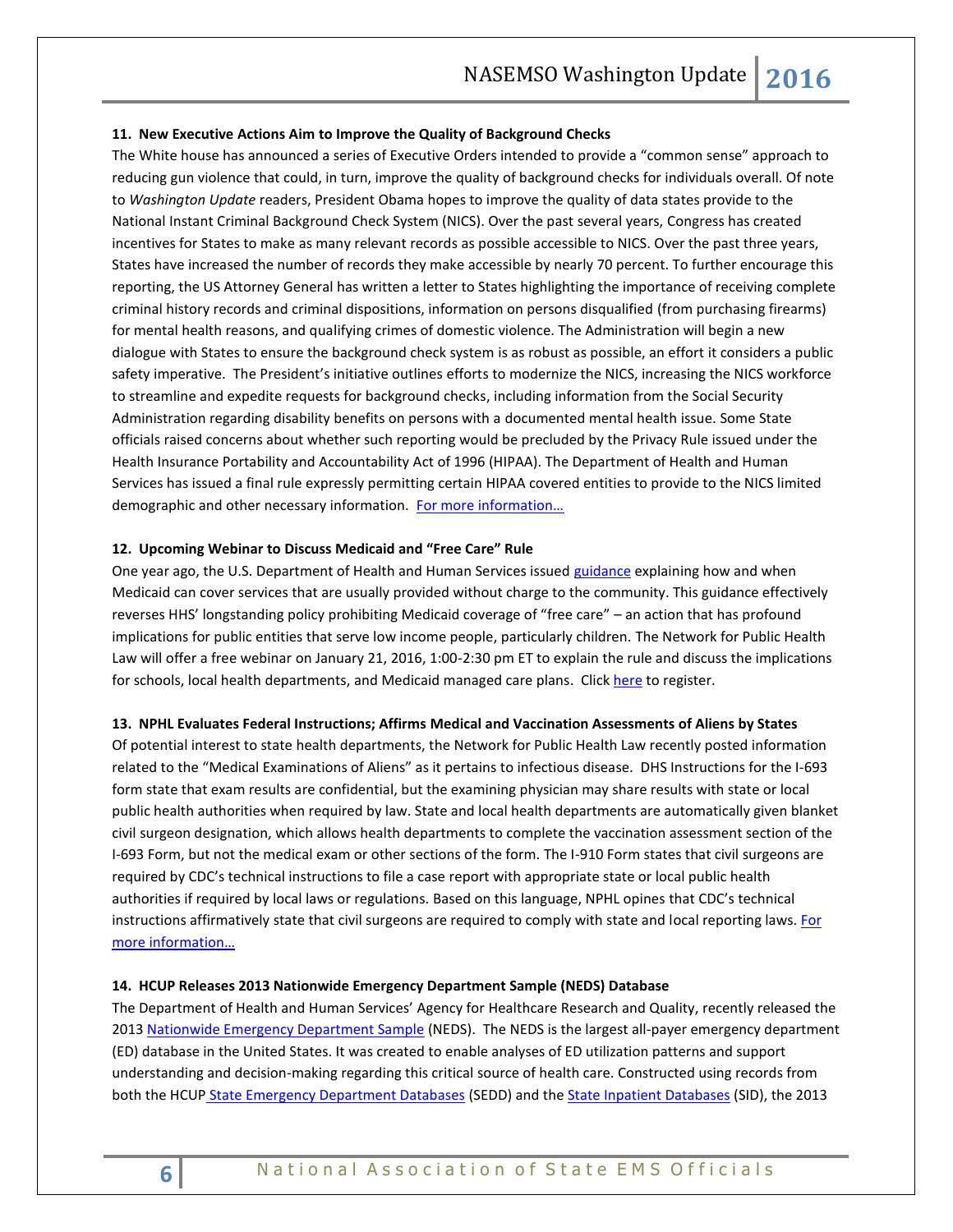NEDS contains data from nearly 30 million ED visits and encompasses all encounter data from 950 hospital-based EDs in 30 states – approximating a 20-percent stratified sample of EDs from community hospitals. Weights are provided to calculate national estimates pertaining to the almost 136 million ED visits that took place in 2013. The NEDS provides information on "treat-and-release" ED visits, as well as ED visits in which the patient was admitted to the same hospital for further care. Additional information about the NEDS is located on the Databases Page of the HCUP User Support Website at [https://www.hcup-us.ahrq.gov/databases.jsp.](https://www.hcup-us.ahrq.gov/databases.jsp)

#### <span id="page-6-0"></span>**15. Providers Object to CMS Proposal to Curb Drug Abuse**

According to a new article in *Modern Healthcare*, providers are urging the CMS to drop a proposal aimed at combating prescription drug abuse. They say mandating a review of state-run drug prescription databases could lead to inaccurate information and would be an administrative burden for them. They also say frequent prescription changes might reveal a lack of coordination among providers, not drug abuse. As part of a proposed rule on changes to discharge plans, the CMS suggested mandating that providers consult a patient's history on their respective state's prescription-drug monitoring program (PDMP). The goal is to identify a patient's risk of nonmedical use of controlled substances by tracking substance-use disorders. PDMPs are state-run electronic databases used to track controlled prescription drugs that are prescribed and dispensed to patients. The rule received 299 comments by the Jan. 4 deadline. The idea was heavily panned. [For more information…](http://www.modernhealthcare.com/article/20160111/NEWS/160119979)

#### **AIR MEDICAL**

#### **16. FAA Offers Technical Amendment for Pilot Qualifications Under Part 135 Operations**

The Federal Aviation Administration (FAA) is correcting a final rule published on July 15, 2013. In that rule, the FAA amended its regulations to create new certification and qualification requirements for pilots in air carrier operations. The FAA unintentionally required without notice and comment that if a certificate holder conducting part 135 operations who has voluntarily chosen and been authorized to comply with the part 121 training and qualification requirements, a pilot serving as a second in command in part 135 for that certificate holder is required to have an airline transport pilot certificate and an aircraft type rating. This document corrects those errors and makes several additional miscellaneous corrections to part 61 and a cross-reference error in part 121. [For more information…](https://www.gpo.gov/fdsys/pkg/FR-2016-01-04/pdf/2015-32998.pdf)

#### **17. FAA Implements Rule to Register Drones**

The Federal Aviation Administration (FAA) has issued a final rule for the registration of unmanned aircraft systems (UAS), commonly referred to as drones, based on recommendations from a task force convened by FAA Administrator Michael Huerta. In line with the group's recommendations, registration will only be required of drones weighing more than 0.55 pounds, but it also caps the weight at 55 pounds. That total weight includes payloads such as on-board cameras, according to the announcement. An owner who operated a UAS prior to Dec. 21 is now required to register their aircraft by Feb. 19, 2016. Those purchasing drones after Dec. 21 must register them prior to the first outdoor flight. While a paper-based registration process is available, owners are encouraged to the new streamlined, web-based system at www.faa.gov/uas/registration. Online registration is currently only available for hobbyists, but enhancements to the site by spring 2016 will allow businesses to register drones online as well, said the release. The normal registration fee will be \$5 but FAA is waiving that fee in an effort to encourage quick compliance with the new requirement. Registration will be free from Dec. 21 to Jan. 20, 2016, said the announcement. [For more information…](http://www.faa.gov/news/press_releases/news_story.cfm?newsId=19856)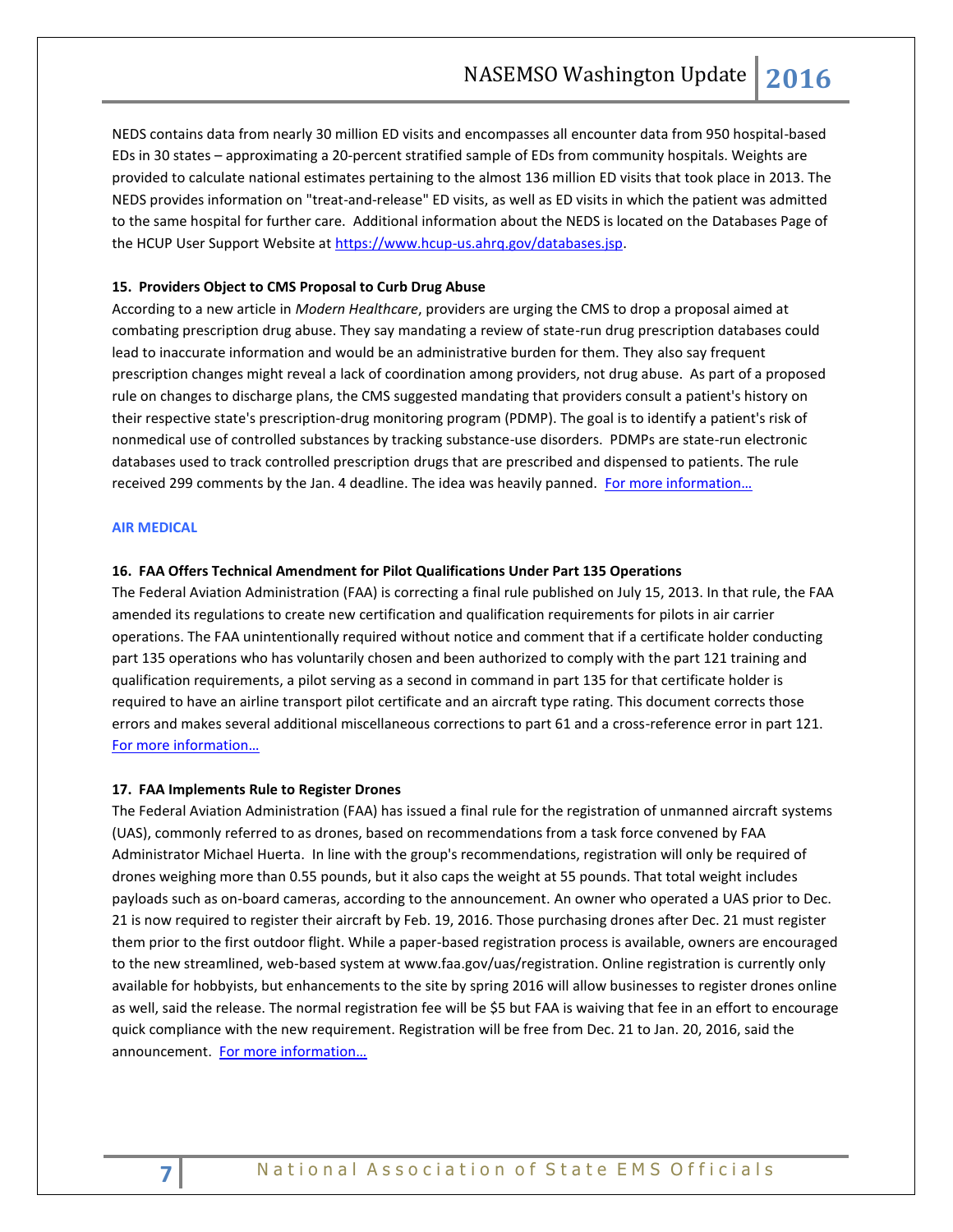### **18. FDA Issues Safety Warning on Hand-held Laser Pointers**

The Food and Drug Administration (FDA) is reminding consumers about the risk of eye and skin injuries from exposure to products containing lasers. Although most toys with lasers are safe and comply with performance standards, some laser products such as hand-held laser pointers are being misused as toys. FDA regulations limit the visible light power of hand-held laser pointers to 5 milliwatts (mW). Even at the 5mW legal limit, a laser aimed directly into the eye can cause temporary flash blindness. The FDA is aware of incidents reported by the Federal Aviation Administration of pilots experiencing temporary "flash-blinding" when lasers are aimed at their aircraft. The temporary loss of vision reported by pilots during these incidents could cause a serious accident. From 2004 to 2006, 329 cases were reported, and since then **26,320 cases have been reported incidents of aircraft illuminations from laser pointers,** according to FDA analysis of FAA public data. Close to 5,000 incidents were reported in the first nine months of 2015. **Using a laser to illuminate an aircraft is a federal crime and a felony**  and those convicted face a maximum penalty of five years in prison and a \$250,000 fine. Healthcare professionals and patients are encouraged to report adverse events or side effects related to the use of these products to the FDA's MedWatch Safety Information and Adverse Event Reporting Program. For more information...

#### **19. FAA Responds to NTSB Safety Recommendation on Crash-Resistance of Rotorcraft Fuel Systems**

Following the analysis of a 2014 fatal air medical crash in Wichita Falls, TX in which the medical crew survived the impact but died from thermal injuries sustained in a post-crash fire, the NTSB officially [recommended](http://www.ntsb.gov/safety/safety-recs/recletters/A-15-012.pdf) that the "Federal Aviation Administration (FAA) require for all newly manufactured rotorcraft regardless of the design's original certification date that the fuel systems meet the crashworthiness requirements of 14 CFR 27.952 or 29.952 Fuel Systems Crash Resistance." FAA Administrator Michael Huerta recently acknowledged "the FAA agrees with this recommendation and has started the rulemaking process by sending a tasking statement to the Aviation Rulemaking Advisory Committee." Public notice of the intent to implement a rule change is expected later this year. The Air Medical Operators Association (AMOA), in cooperation with helicopter manufacturers Airbus Helicopters and Bell Helicopter, have already announced a commitment to the installation of Crash Resistant Fuel Systems (CRFS) in all new aircraft and equipping current aircraft with CRFS as those products become available.

#### **20. House and Senate Bills Advocate for Higher Air Ambulance Reimbursement**

<span id="page-7-0"></span>As [S.1149](https://www.congress.gov/bill/114th-congress/senate-bill/1149/text) and its companion Bill in the House [\(H.R.822\)](https://www.congress.gov/bill/114th-congress/house-bill/822/text) continue to wind through House and Senate Committees of the  $114<sup>th</sup>$  Congress, the following summary is provided for informational purposes:

- This bill amends title XVIII (Medicare) of the Social Security Act to direct the Secretary of Health and Human Services, with respect to air ambulance services furnished during 2017 or any subsequent year, to reduce the mandatory percentage increase (inflation adjustment) for payments under the fee schedule by 2.0% for any supplier or provider that fails to submit to the Secretary specified data.
- The Secretary is required to select at least two quality measures with respect to which such providers and suppliers may voluntarily submit such data.
- The Government Accountability Office is required to report to Congress on all such data, together with a recommendation on the adequate amount of Medicare reimbursement to providers and suppliers that would reflect their operational costs and preserve access to critical air medical services.
- The Secretary is required, in the case of air ambulance services furnished during calendar 2017 through 2021 to make a percentage increase in the base rate of the fee schedule: (1) by 20% during 2017, and (2) by 5% during 2018-2020.
- The Secretary must also, for 2017 through 2020, adjust such percentages, by either increasing or reducing them (but in no case below zero) to ensure that the increased expenditures under this Act are equal to the reduced expenditures.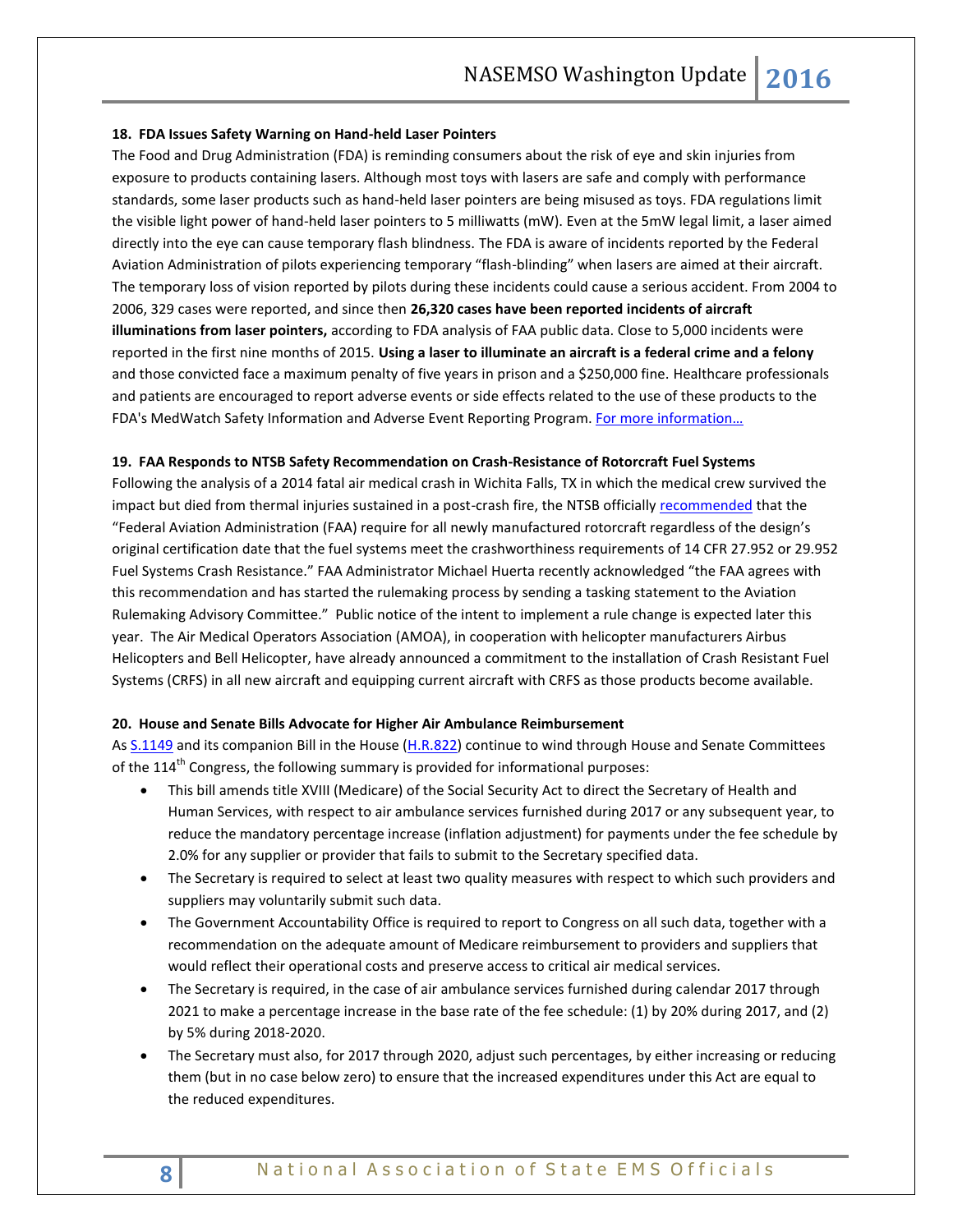#### **21. CAMTS Expands into Europe**

The Commission on Accreditation of Medical Transport Systems (CAMTS) has announced the creation of a new European organization, CAMTS EU. Headquartered in Europe, CAMTS EU is a standalone nonprofit organization that, like its counterpart in the United States, will offer a voluntary accreditation program for fixed- and rotarywing air medical operators and ground inter-facility transport services. Following the CAMTS model, it will enlist member organizations, each of which will assign a representative to serve on the CAMTS EU board of directors. [For more information…](http://www.verticalmag.com/news/article/CAMTSexpandsintoEuropewithCAMTSEU)

#### **COMMUNICATIONS**

#### **22. NG911 Institute Seeks Nominations for Awards: Deadline January 15**

The NG9-1-1 Institute needs your help with nominations for the 2016 NG9-1-1 Institute Honor Awards (below). Award winners receive transportation and lodging for the ceremony. The Nomination Form is available at the link, above, and on the Institute's website. All nominations (including self-nominations) welcome. You do not need to be an Institute member to nominate or receive an award. Nominations are due no later than Friday, January 15, 2016. [For more information…](http://www.ng911institute.org/)

#### <span id="page-8-0"></span>**COMMUNITY PARAMEDICINE**

#### **23. New NAM Report Focuses on Collaborative Practice and Interprofessional Education**

Interprofessional teamwork and collaborative practice are emerging as key elements of efficient and productive work in promoting health and treating patients. The vision for these collaborations is one where different health and/or social professionals share a team identity and work closely together to solve problems and improve delivery of care. Although the value of interprofessional education (IPE) has been embraced around the world particularly for its impact on learning - many in leadership positions have questioned how IPE affects patent, population, and health system outcomes. A new report from National Academy of Medicine (NAM- formerly known as the Institute of Medicine) examines ways to measure the impacts of IPE on collaborative practice and health and system outcomes. According to this report, it is possible to link the learning process with downstream person or population directed outcomes through thoughtful, well-designed studies of the association between IPE and collaborative behavior. Measuring the Impact of Interprofessional Education on Collaborative Practice and Patient Outcomes describes the research needed to strengthen the evidence base for IPE outcomes. Additionally, this report presents a conceptual model for evaluating IPE that could be adapted to particular settings in which it is applied. Measuring the Impact of Interprofessional Education on Collaborative Practice and Patient Outcomes addresses the current lack of broadly applicable measures of collaborative behavior and makes recommendations for resource commitments from interprofessional stakeholders, funders, and policy makers to advance the study of IPE. [For more information…](http://www.nap.edu/catalog/21726/measuring-the-impact-of-interprofessional-education-on-collaborative-practice-and-patient-outcomes)

#### **24. AHRQ Study: Ambulatory 'Revisits' Occur Frequently, Often Due to Complications**

Ambulatory "revisits"—the outpatient equivalent of hospital readmissions—occur frequently and are often associated with complications, a new AHRQ-funded study found. The study, published as a research letter in JAMA, used AHRQ's Healthcare Cost and Utilization Project to analyze data from more than 480,000 low- to moderaterisk ambulatory operations. Researchers found a rate of 95 all-cause revisits per 1,000 operations; most revisits were to emergency departments (59 per 1,000 operations) followed by inpatient surgery settings (27 per 1,000 operations). Across all operations and settings, two-thirds of the revisits (65 per 1,000) were for complications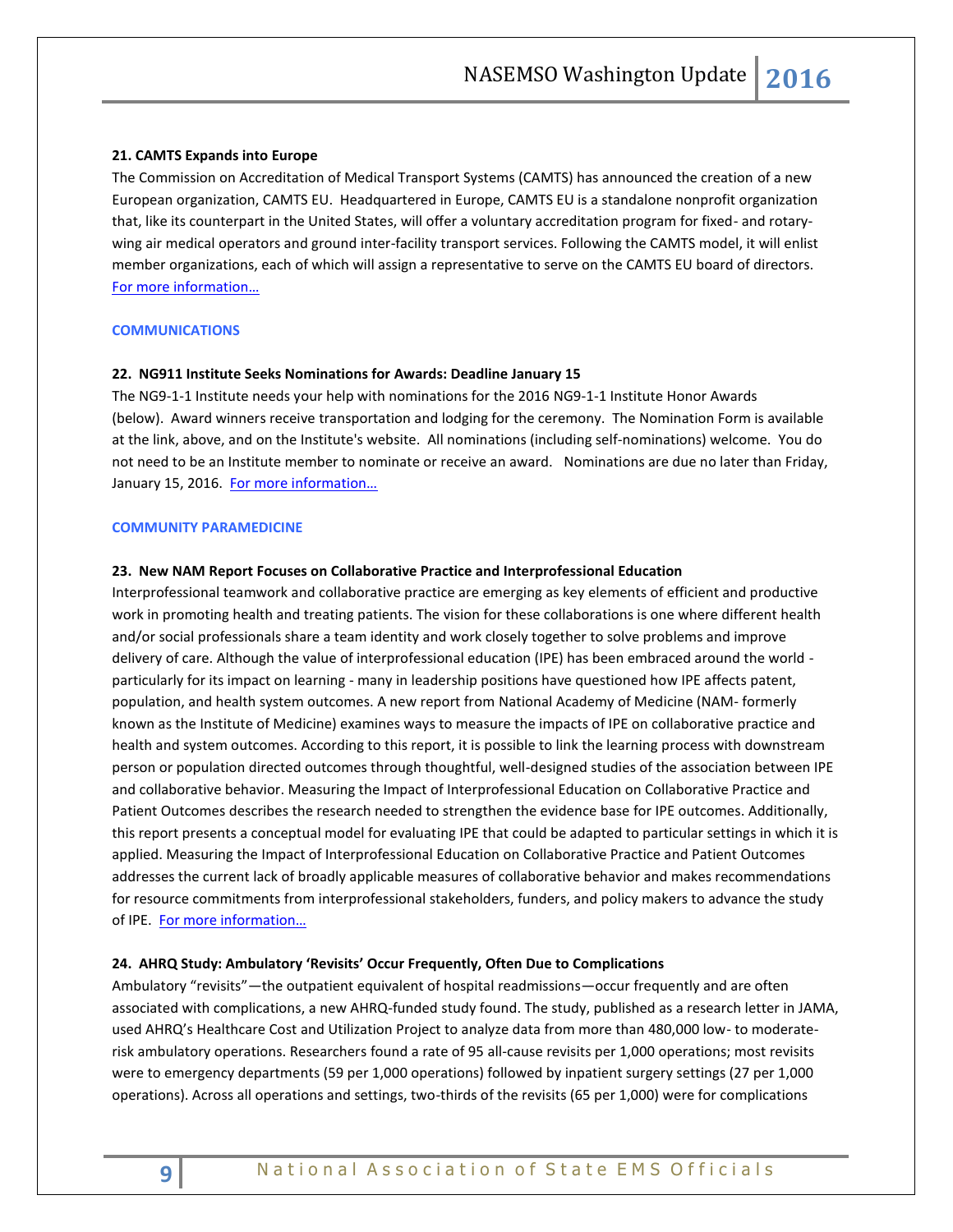related to the procedure, with the remaining being attributed to unrelated conditions. The authors concluded that more detailed study is needed to understand the nature of these revisits and determine which complications may be preventable. Read the [research letter.](http://jama.jamanetwork.com/article.aspx?articleid=2449176)

### <span id="page-9-0"></span>**25. HCUP Offers Readmissions Database to Researchers**

The Healthcare Cost and Utilization Project (HCUP) has released [Nationwide Readmissions Database Tutorial,](https://www.hcup-us.ahrq.gov/tech_assist/nrd/index.html) an online course for researchers to use the NRD to produce national readmissions estimates. The tutorial's first section, Database Design, provides background on the NRD, its design, its key data elements and its limitations. A second section, Using the NRD, provides sample event criteria to help researchers calculate national estimates of readmission rates using the database. Email [HCUP User Support](mailto:hcup@ahrq.gov?subject=Question%20from%20Winter%202015%20eNews) for more information.

#### **DATA**

#### **26. DOT Invites Public Comment on State Submission of NEMSIS Data**

NHTSA supports and funds NEMSIS to further its goal of reducing death and disability on the Nation's roadways. The NEMSIS Technical Assistance Center (TAC) assists State and local EMS agencies and software vendors in implementing NEMSIS Version 3.0 (and higher)-compliant EMS data systems and the corresponding XML standard to support data transmission and interoperability. NHTSA also maintains the National EMS Database and a national reporting system. NHTSA supported the initial development of the National EMS Information System, including the supporting Data Dictionary and technology infrastructure, at the request of the National Association of State EMS Officials. This effort developed the first-ever standardized EMS patient care reporting mechanism, which would provide essential information that could lead to improved patient care at local, State and national levels. In order for NHTSA to continue to collect NEMSIS data from states, federal regulations require NHTSA to obtain Office of Management and Budget (OMB) approval. Under procedures established by the Paperwork Reduction Act of 1995, before seeking OMB approval, Federal agencies must solicit public comment on proposed collections of information, including extensions and reinstatement of previously approved collections. Readers that understand the value of NEMSIS data and participation by the states are encouraged to submit comments in support of the program to Federal Docket No. NHTSA-2015-0051 "Agency Request for Approval of a New Information Collection: National Emergency Medical Services Information System- State Submission to National EMS Database" prior to the February 4, 2016 deadline. For more information...

#### **27. NEMSIS Dataset Available for Research Purposes**

The NEMSIS TAC released the 2014 NEMSIS Public-Release Research Dataset in August of 2015. The dataset contains 25,835,729 EMS activations submitted by 9,693 EMS agencies serving 48 states and territories during the 2014 calendar year. This dataset is made available (free of charge) to persons interested in conducting EMSrelated research at: [http://www.nemsis.org/reportingTools/requestNEMSISData.html.](http://www.nemsis.org/reportingTools/requestNEMSISData.html) The data may also be accessed (online) using the NEMSIS Cube, which includes a three-year rolling dataset (over 60 million EMS activations). The NEMSIS Cube is available [here.](http://www.nemsis.org/reportingTools/reports/nationalReports/createAReport.html) For additional information contact N. Clay Mann at: [clay.mann@hsc.utah.edu.](mailto:clay.mann@hsc.utah.edu)

#### **28. FirstNet Board Approves Release of RFP**

The First Responder Network Authority (FirstNet) Board recently approved the Request for Proposal (RFP) to deploy the nationwide public safety broadband network (NPSBN) and directed management to take all necessary actions to release the RFP in early January. The Board's approval advances FirstNet's Strategic Program Roadmap and moves FirstNet a step closer to establishing a public-private partnership to build, operate, and maintain the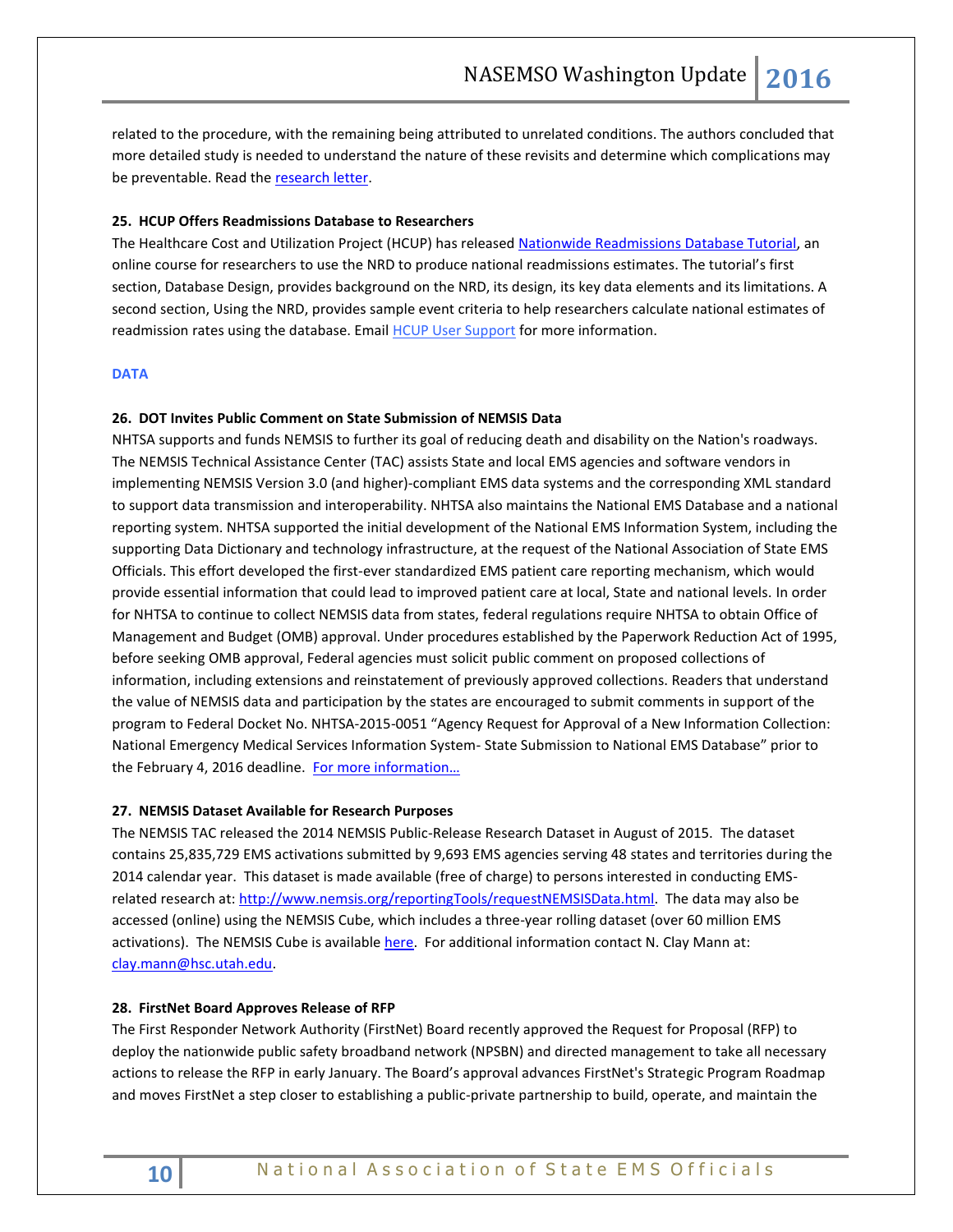NPSBN. The FirstNet RFP is objectives based and incorporates public safety's needs for a nationwide broadband network. Central to this approach, FirstNet issued multiple Requests for Information, Public Notices, and Special Notices for public comment. FirstNet also collected vital stakeholder feedback on the RFP documents through consultation and outreach with public safety partners nationwide.

#### **29. 2016 Health IT Interoperability Standards Now Available**

The Office of the National Coordinator for Health Information Technology (ONC) has issued its 2016 catalog of standards for interoperable health IT, which incorporates two rounds of public comments and recommendations made in response to the inaugural 2015 document. The 2016 Interoperability Standards Advisory serves as the single resource of emerging and existing federally recognized health IT standards. In a recent [post](http://www.healthit.gov/buzz-blog/electronic-health-and-medical-records/interoperability-electronic-health-and-medical-records/the-2016-interoperability-standards-advisory-is-here) to the HealthITBuzz blog, two ONC officials called the 2016 Interoperability Standards Advisory a "critical element" of the vision for healthcare delivery reform because it enables health data to be unlocked, securely accessed and applied to healthcare decisions. Specifically, the 2016 Interoperability Standards Advisory includes significant structural changes. These changes expanded the Standards Advisory's depth and breadth. Most notably, the 2016 Advisory includes six informative characteristics for each standard and implementation specification referenced. For more [information…](https://www.healthit.gov/sites/default/files/2016-interoperability-standards-advisory-final-508.pdf)

#### <span id="page-10-0"></span>**DOMESTIC PREPAREDNESS**

#### **30. RAND Corporation Posts Recommendations for Federal Agency Coordination**

In the ten years since Hurricane Katrina, the Federal Emergency Management Agency (FEMA) has taken steps to strengthen its ability to plan and coordinate the U.S. government's response to disasters, while the Department of Defense (DoD) has worked to improve its support to FEMA. New research from the RAND Corporation reviews and analyzes how DoD and FEMA work together to plan and execute disaster response activities, and recommends areas for improvement. Read *"Improving DoD Support to FEMA's All-Hazard Plans"* [here.](http://www.rand.org/content/dam/rand/pubs/research_reports/RR1300/RR1301/RAND_RR1301.pdf)

#### **31. White House Distributes National Multidrug-Resistant TB Plan**

The emergence and spread of multidrug-resistant tuberculosis (MDR-TB) and extensively drug-resistant TB (XDR-TB) pose a significant global threat to health, economic development, and national security, undermining the significant progress made globally and domestically to achieve a world free of tuberculosis (TB). TB is among the most lethal infectious diseases in the world, killing one person every 3 minutes. A new National Action Plan for Combating Multidrug-Resistant Tuberculosis (MDR-TB) released by the White House identifies a set of targeted interventions that address the core domestic and global challenges posed by MDR-TB and XDR-TB. The recommended interventions represent the U.S. Government's contributions to reversing the worldwide spread of MDR-TB and should inform policy-development processes around the world. The National Action Plan is an effort to articulate a comprehensive strategy, mobilize political will, and spur additional financial and in-kind commitments from bilateral and multilateral donor partners, the private sector, and the governments of all affected countries. The goals of the National Action Plan are to:

1.Strengthen domestic capacity to combat MDR-TB

2.Improve international capacity and collaboration to combat MDR-TB

3.Accelerate basic and applied research and development to combat MDR-TB

Implementation of the National Action Plan will focus U.S. Government and partner efforts, to the extent permitted by law, on an ambitious set of targets by applying new and existing scientific and technological evidence and tools, and the expertise and experience gained from decades of fighting TB in the United States and elsewhere. [For more information…](https://www.whitehouse.gov/sites/default/files/microsites/ostp/national_action_plan_for_tuberculosis_20151204_final.pdf)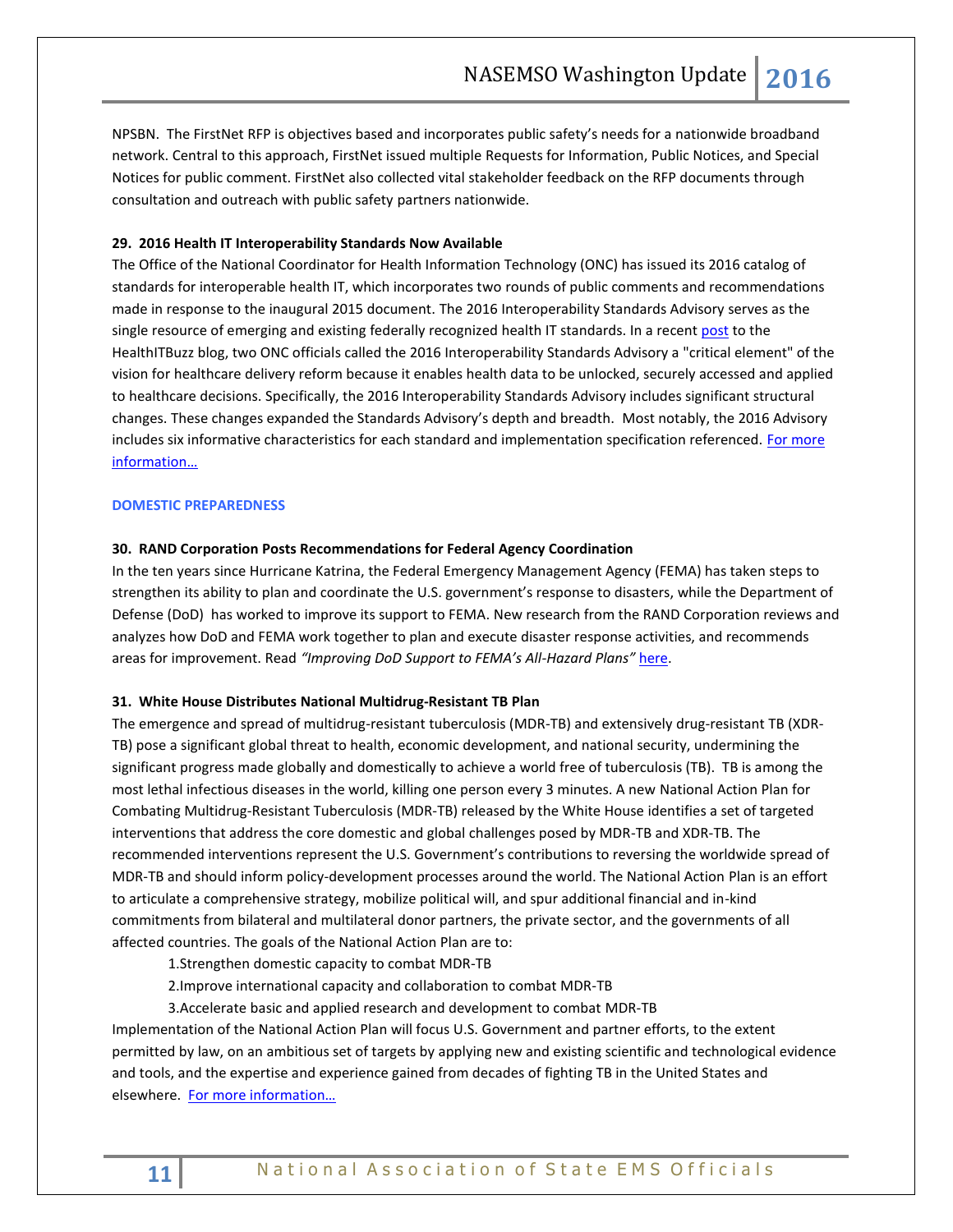#### <span id="page-11-0"></span>**32. OHA Provides Reference on Terrorism Resources**

The US Intelligence Community assesses the likelihood of a mass casualty attack using chemical or biological material in the Homeland in the near term is low. However, it is prudent to recognize that lone actors, including criminals and homegrown violent extremists inspired by terrorist leaders or by literature advocating the use of chemical or biological materials, may attempt small scale attacks. If your community has decided to become better prepared for a possible chemical release there are several sources of information, best practices, and guidance specific to the chemical threat that were highlighted in a fact sheet offered by the Department of Homeland Security Office of Health Affairs. For more information...

#### **33. SWATting Incidents and Guidance Tool Available from National 911 Program**

A recent installment of the National 911 Program webinar series enabled participants to learn more about SWATting - false reporting of an emergency aimed at securing a SWAT team response. Speakers addressed available resources to help PSAPs identify and respond to potential incidents. This episode has been archived and is available for public viewing. Access the September 2015 presentation at [http://www.911.gov/webinars.html.](http://www.911.gov/webinars.html) Interested persons can sign up on the web site to subscribe to notices of future webinars.

#### **34. OIG Identifies Security Concerns with FEMA eGrants System**

In a recent report by the Department of Homeland Security's (DHS) Office of Inspector General, recommendations to address weaknesses in FEMA's eGrant program are presented. The OIG notes that since 2001, FEMA provided first responder organizations with more than \$9 billion through the AFG and Staffing for Adequate Fire and Emergency Response (SAFER) programs. According to FEMA, it began using the eGrants system in 2003 to manage the funds awarded through these programs. However, the eGrants system does not comply with Department of Homeland Security (DHS) information system security requirements. Specifically, access to the eGrants system is not controlled or limited because FEMA instructs grantees to share usernames and passwords within the grantee's organization and with contractors who manage grants. As a result, someone other than the primary point of contact can take action or make changes in eGrants without the grantee's knowledge. Additionally, in June 2014, DHS's Office of Cyber Security advised FEMA it should not authorize eGrants to operate because it poses an unacceptable level of risk to the agency. FEMA's Chief Information Officer acknowledged the high level of risk posed by system deficiencies and vulnerabilities but according to program personnel, technical resources allocated to the program have not been adequate to do so, and no alternative system is currently available to manage AFG programs. According to FEMA, it began using eGrants in 2003 as a temporary grant management system, but it is still operating in 2015. For more information...

#### **HIGHWAY SAFETY**

#### **35. Secretary Foxx to Address TRB Annual Meeting; Session Available for Live Streaming**

On Wednesday, January 13, at 10:15 a.m. ET, U.S. Transportation Secretary Anthony Foxx will discuss transportation's role in connecting Americans and communities to economic opportunity. His remarks will explore how choices made regarding transportation infrastructure at the federal, state, and local levels may strengthen communities, create pathways to jobs, and improve quality-of-life in the United States. This session will be [webcast and available for all.](http://www.trb.org/main/blurbs/173752.aspx) No advance registration is necessary to view the webcast.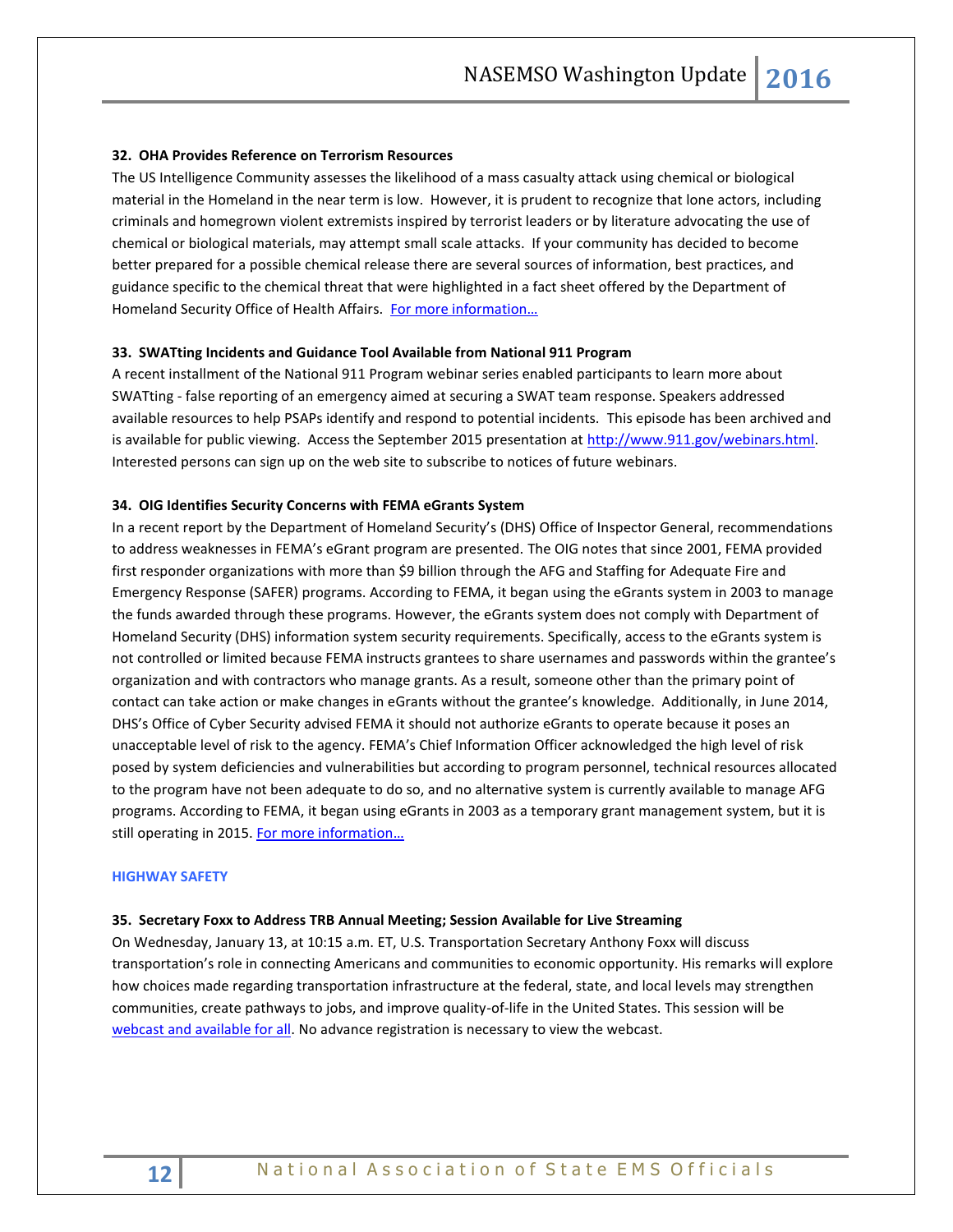#### **36. NIOSH Offers New Newsletter on Motor Vehicle Safety**

<span id="page-12-0"></span>The National Institute for Occupational Health and Safety (NIOSH) recently introduced *Behind the Wheel at Work,* a quarterly eNewsletter bringing you the latest news from the NIOSH Center for Motor Vehicle Safety. For more [information…](http://www.cdc.gov/niosh/topics/ncmvs/newsletter/default.html)

#### **37. Federal Highway Transportation Plan Reauthorized**

President Obama has signed the Fixing America's Surface Transportation (FAST) Act into law (Public Law 114-94). The FAST Act is a five-year, \$305 billion reauthorization of federal surface transportation policy. The law includes slightly increased funding for bicycling and pedestrian projects (\$850 million per year by 2018 and through 2020) like Safe Routes to Schools and the first-ever federal Complete Streets language. Public health advocates are encouraged to work with federal and state partners to learn more about the next steps for implementation and how transportation policy can help promote healthier communities. The law will require promulgation of a rule by the National Highway Traffic Safety Administration (NHTSA) to require that information on collision avoidance technologies be indicated next to crashworthiness information on stickers placed on motor vehicles by their manufacturers. For more information...

In related news, the Government Accountability Office (GAO) recently reported on state and local efforts to improve pedestrian and bicycle safety. Read Pedestrian and Cyclists: Cities, States, and DOT Are Implementing [Actions to Improve Safety.](http://www.gao.gov/products/GAO-16-66)

#### **38. UM Report Compares State Highway Fatalities to 5 Leading of Causes of Death**

The University of Michigan Transportation Research Institute has released a report that compares fatalities per population from road crashes with fatalities per population from the five leading causes of death and from all causes for each U.S. state. *Read Mortality from Road Crashes in the Individual U.S. States: A Comparison with Leading Causes of Death* [here.](http://deepblue.lib.umich.edu/bitstream/handle/2027.42/116091/103220.pdf?sequence=1&isAllowed=y)

#### **MEDICAL DIRECTION**

#### **39. iCOMPARE and FIRST Trials Comparing Standard and Long Work Schedules for Medical Residents**

Public Citizen and the American Medical Student Association (AMSA) have called on federal regulators at the Office for Human Research Protections to investigate two highly unethical clinical trials, known as the iCOMPARE and FIRST trials, that have allowed first-year medical residents to work shifts of 28 consecutive hours or more — nearly twice the current maximum number of hours allowed by the Accreditation Council for Graduate Medical Education (ACGME) for such residents. Public Citizen and AMSA also urged OHRP to immediately suspend the ongoing iCOMPARE trial, which is funded by the National Institutes of Health. In a separate letter to the ACGME, Public Citizen and AMSA urged the accrediting organization to rescind waivers of its work-hour limits that it granted to hospitals and residency training programs participating in the two experimental trials. Neither trial could have proceeded without the ACGME's waivers. [For more information…](https://www.citizen.org/icompare)

#### **40. NMCP's Combat Extremity Surgery Course Prepares Medical Personnel for Combat**

The staff of the Healthcare Simulation and Bio Skills Training Center at Naval Medical Center Portsmouth continually proves they are trailblazers of military medicine through their dedication to medical education and readiness. The Combat Extremity Surgery Course provides deploying surgeons, combat medics and corpsmen the skills necessary to manage extremity trauma. The skills taught at the course teach these medical teams to provide care on the battlefield and prepare them to treat an extensive array of conditions. Topics in the course include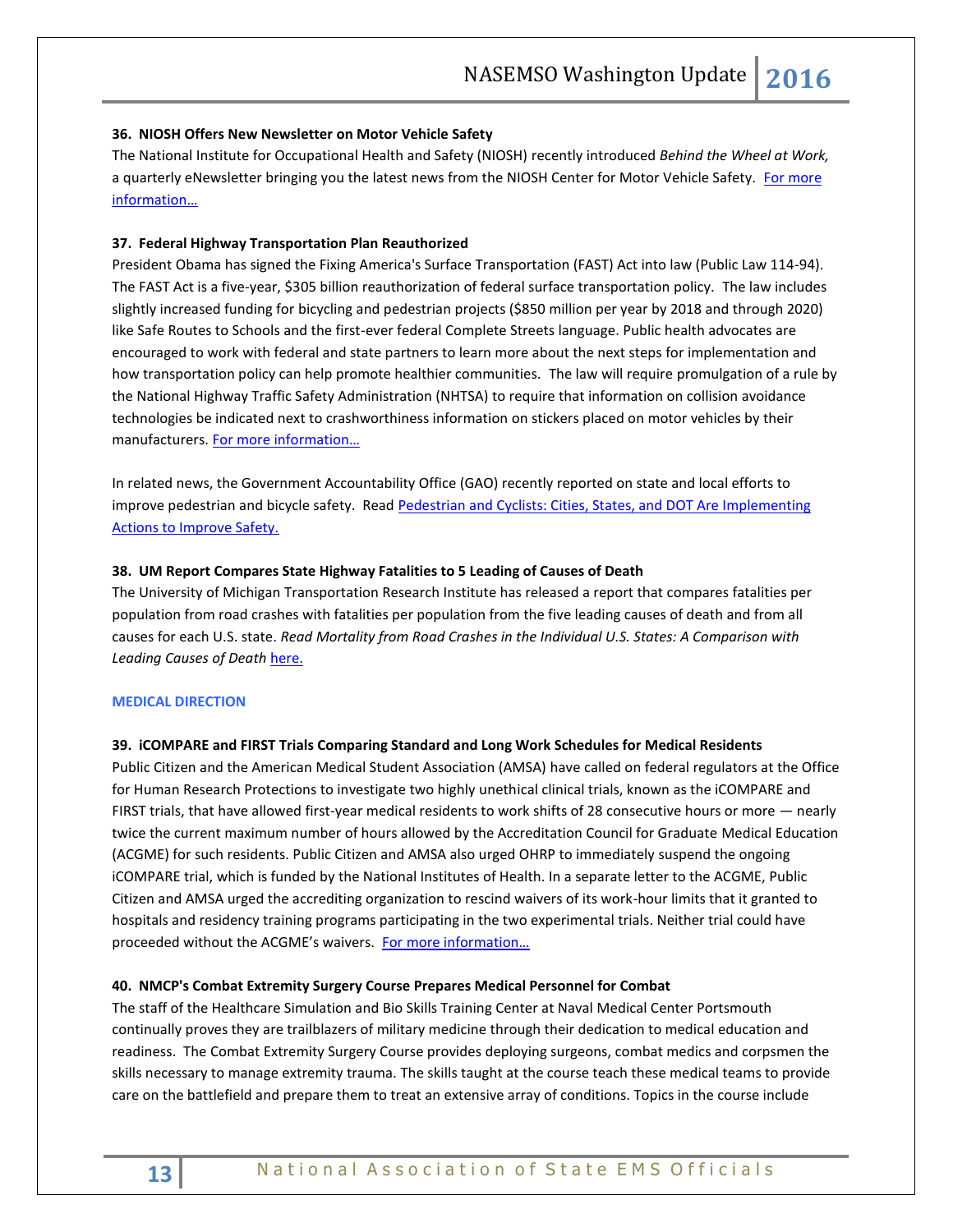pelvis disruptions, spine injuries, external fixation principles, combat amputations, limb salvage, blast trauma, pediatric trauma, vascular access and emergency shunting of the extremities and burn management. Spanned over two days and about 18 training hours, the course has been approved for 14 American Medical Association Physician's Recognition Award category one credits. For more information...

#### **41. FDA Issues Class I Recall of Fuhrman Pleural & Pneumopericardial Drainage Set**

The Food and Drug Administration (FDA) has issued a Class I Recall (most serious type) of the Stryker Fuhrman Pleural & Pneumopericardial Drainage Set. This device is used primarily by physicians to remove air from the pericardium, or to drain air or fluid from thin covering (pleural cavity) that protects the lungs. Stryker Sustainability Solutions received two reports that the catheter included in the Drainage Set broke off in the pleural cavity while inserting the device into the patient. Both cases resulted in the need for medical intervention. This issue could cause serious patient injury or death. While it would be atypical to use the device in prehospital settings, awareness of the potential use prior to interfacility transport by EMS warrants its inclusion in Washington Update. [For more information…](http://www.fda.gov/MedicalDevices/Safety/ListofRecalls/ucm481231.htm) 

#### <span id="page-13-0"></span>**TRAUMA**

#### **42. FDA Clears Military Traumatic Wound Dressing for Use in the Civilian Population**

The U.S. Food and Drug Administration cleared the use of the XSTAT 30 wound dressing, an expandable, multisponge dressing used to control severe, life-threatening bleeding from wounds in areas that a tourniquet cannot be placed (such as the groin or armpit) in battlefield and civilian trauma settings. The clearance expands the device's indication from use by the military only to use in adults and adolescents in the general population. XSTAT 30 is cleared for use in patients at high risk for immediate, life-threatening, and severe hemorrhagic shock and non-compressible junctional wounds, when definitive care at an emergency care facility cannot be achieved within minutes. XSTAT 30 is not indicated for use in certain parts of the chest, abdomen, pelvis or tissue above the collarbone. For more information...

#### **43. NGC Posts New Trauma Guidelines from EAST**

Two new guidelines from the Eastern Association for the Surgery of Trauma have been posted by the Agency for Healthcare Research and Quality's National Guideline Clearinghouse (NGC):

- **Motor vehicle collision-related injuries in the elderly: an Eastern Association for the Surgery of Trauma** [evidence-based review of risk factors and prevention.](http://www.guideline.gov/content.aspx?f=rss&id=49615&osrc=12)
- [An evidence-based approach to patient selection for emergency department thoracotomy: a practice](http://www.guideline.gov/content.aspx?f=rss&id=49589&osrc=12)  [management guideline from the Eastern Association for the Surgery of Trauma.](http://www.guideline.gov/content.aspx?f=rss&id=49589&osrc=12)

#### **44. ATS Announces the Re-Launch of the CSTR Certification Exam**

The American Trauma Society is excited to announce the re-launch of the Certification Exam for the Certified Specialist in Trauma Registries (CSTR). Due to a security breach of the question pool last summer, the ATS and the Registry Certification Board has been hard at work creating new questions, and revising others in anticipation of industry changes, like the launch of ICD-10. ATS has selected Comira as the new testing administrator of the CSTR exam. Comira has over 500 testing centers throughout the United States. The CSTR exam will now be offered throughout the year to allow prospective candidates to take the exam on their schedule. Click to access the new ["Handbook For Candidates"](http://c.ymcdn.com/sites/www.amtrauma.org/resource/resmgr/CSTR/CSTR_Handbook_2015.pdf) that details all the information candidates need to know for the examination and for re-certification. To apply, please visit the ATS websit[e here.](http://c.ymcdn.com/sites/www.amtrauma.org/resource/resmgr/CSTR/CSTR_Handbook_2015.pdf)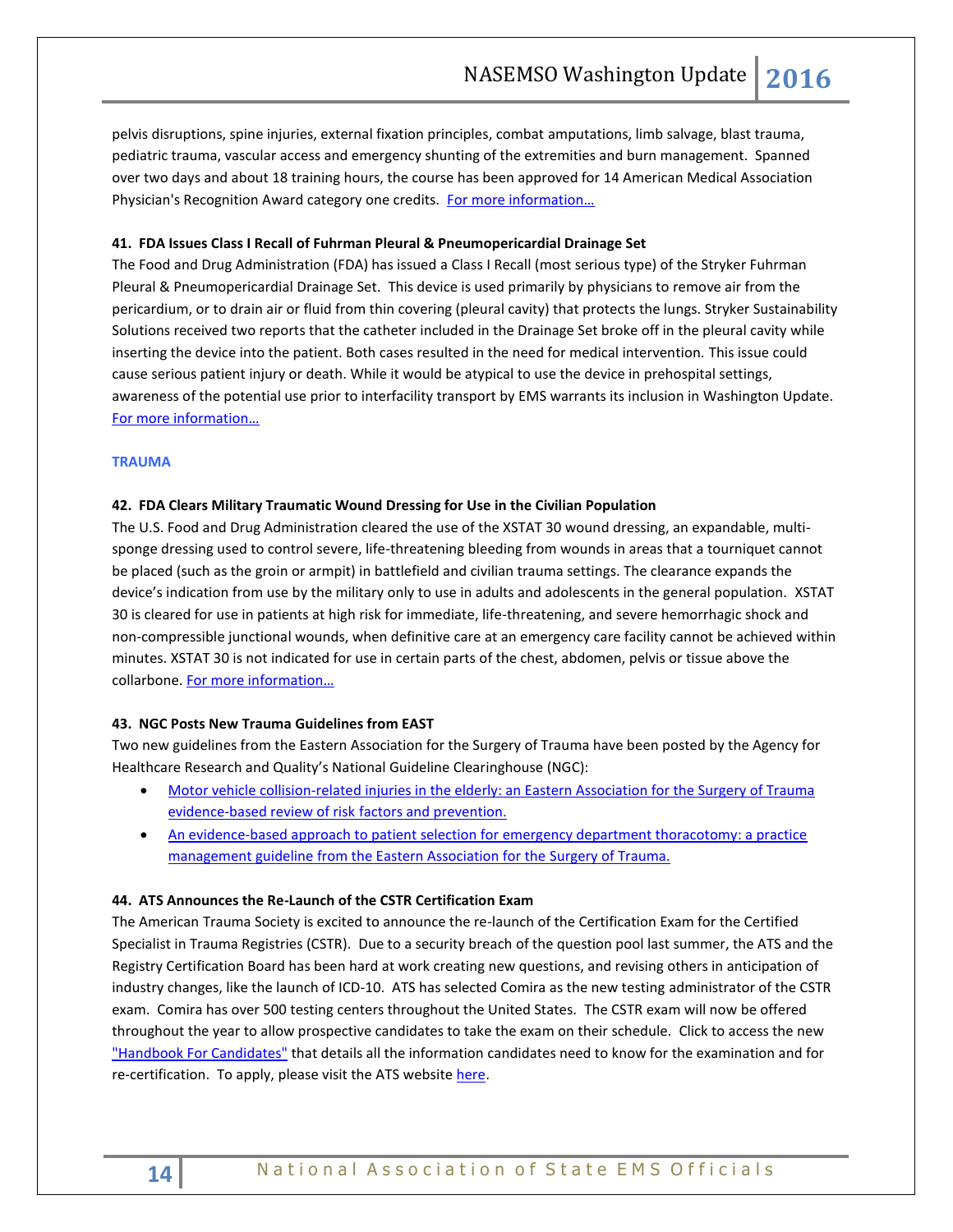#### <span id="page-14-0"></span>**FEDERAL PARTNERS**

#### **45. FDA Approves Neuromuscular Reversal Agent**

The U.S. Food and Drug Administration today approved Bridion (sugammadex) injection to reverse the effects of neuromuscular blockade induced by rocuronium bromide and vecuronium bromide, which are used during certain types of surgery in adults. Rocuronium bromide and vecuronium bromide are neuromuscular blocking drugs that cause temporary paralysis by interfering with the transmission of nerve impulses to the muscle and are used to paralyze the vocal cords when patients require an artificial airway or breathing tube for surgery, a process called [tracheal intubation.](https://www.nlm.nih.gov/medlineplus/ency/article/003449.htm) They can also be used to prevent patients from moving during surgery while they are receiving [general anesthesia.](https://www.nlm.nih.gov/medlineplus/ency/article/007410.htm) Neuromuscular blocking drugs are also sometimes used to prevent the body from breathing automatically when a patient has to be placed on [a ventilator.](http://www.nhlbi.nih.gov/health/health-topics/topics/vent/howdoes) [For more information…](http://www.fda.gov/NewsEvents/Newsroom/PressAnnouncements/ucm477512)

#### **46. CDC Opens Docket on Proposed Pain Management Guidelines**

The Centers for Disease Control and Prevention (CDC) in the Department of Health and Human Services (HHS) announces the opening of a docket to obtain public comment on the draft CDC Guideline for Prescribing Opioids for Chronic Pain (Guideline). The Guideline provides recommendations regarding initiation or continuation of opioids for chronic pain; opioid selection, dosage, duration, follow-up, and discontinuation; and assessment of risk and addressing harms of opioid use. The Guideline is intended to be used by primary care providers (*e.g.,* family physicians or internists) who are treating patients with chronic pain (*i.e.,* pain lasting longer than 3 months or past the time of normal tissue healing) in outpatient settings. The draft Guideline is intended to apply to patients aged 18 years of age or older with chronic pain outside of palliative and end-of-life care. The Guideline is not intended to apply to patients in treatment for active cancer. The CDC has said the Guideline is not a federal regulation; adherence to the Guideline will be voluntary. Written comments vi[a www.regulations.gov](http://www.regulations.gov/) docket number CDC-2015-0112 must be received on or before January 13, 2016. For more information... Readers are also informed that the Board of Scientific Counselors, National Center for Injury Prevention and Control will meet and hear comments related to the proposed guidelines as well as observations formulated in the Opioid Guideline Workgroup Report on January 28, 2016 from 9:00 am to 3 pm in Atlanta, GA. Audio conferencing will be available for remote participation. For more information...

Additional background: several physician and chronic pain groups have taken the CDC to task over how the guidelines were developed and presented, suggesting that the CDC has refused to make public a list of members on the "Core Expert Group." According to [Politico,](http://www.politico.com/tipsheets/politico-pulse/2015/12/pulse-211595) the National Institute of Health's Interagency Pain Research Coordinating Committee believes there is little or no evidence to support many of the prescribing guidelines. Some committee members have reportedly called the agency's recommendations "ridiculous" and "an embarrassment to the government." The pain research committee includes representatives from the Food and Drug Administration, Agency for Healthcare Research and Quality, Department of Veterans Affairs, Department of Defense, and the CDC itself. Evidence cited to support the guidelines "is low to very low and that's a problem," said Sharon Hertz, the FDA's director of the Division of Anesthesia, Analgesia and Addiction Products. In a [survey](http://www.painnewsnetwork.org/cdc-survey-results/) conducted by the Pain News Network, 95% of pain patients said that the CDC guideline discriminated against them, and 93% said that if published as is, the guideline would be harmful to pain patients. In a letter to CDC Director Tom Frieden, the [Washington Legal Foundation](http://www.wlf.org/upload/litigation/misc/CDCComments-Opioids.pdf) accused the agency of "blatant violations" of the Federal Advisory Committee Act (FACA), which requires federal agencies to identify members of advisory committees and hold committee meetings in public. The American Medical Association (AMA) has also taken issue with the guideline-writing committee's methods and said that the expert review panel should have included more physician specialties. For more information...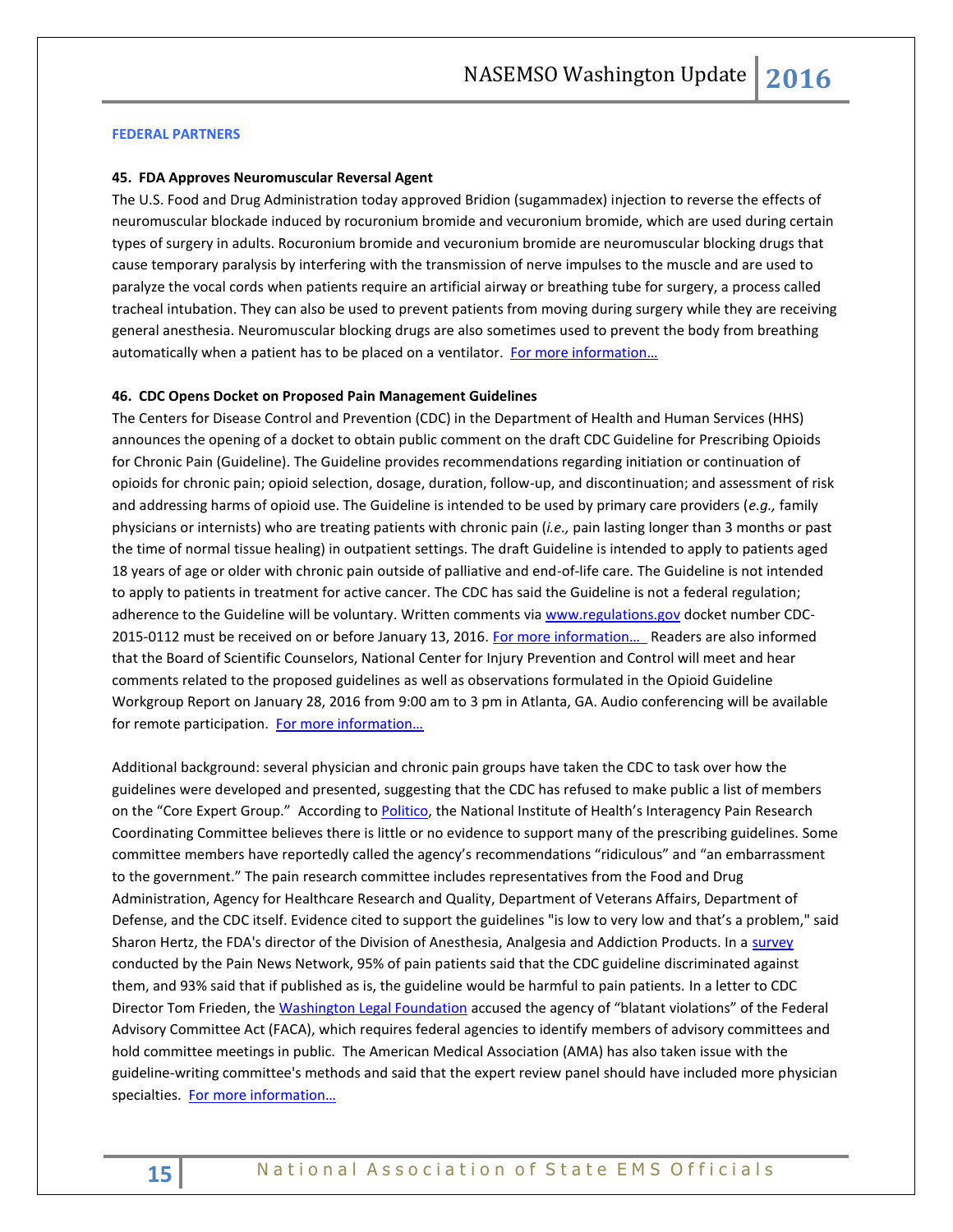#### **47. New or Improved OSHA Resources: Preventing Workplace Violence in Healthcare**

Workers in hospitals, nursing homes, and other healthcare settings face significant risks of workplace violence. Many factors contribute to this risk, including working directly with people who have a history of violence or who may be delirious or under the influence of drugs. From 2002 to 2013, the rate of serious workplace violence incidents (those requiring days off for an injured worker to recuperate) was more than four times greater in healthcare than in private industry on average. In fact, healthcare accounts for nearly as many serious violent injuries as all other industries combined. Many more assaults or threats go unreported. Workplace violence comes at a high cost; however, it can be prevented. OSHA has compiled a suite of resources to help you build and implement a comprehensive workplace violence program in your healthcare facility. The strategies and tools presented here are intended to complement [OSHA's Guidelines for Preventing Workplace Violence for Healthcare](https://www.osha.gov/Publications/osha3148.pdf)  [and Social Service Workers,](https://www.osha.gov/Publications/osha3148.pdf) updated in 2015. The Guidelines describe the five components of an effective workplace violence prevention program, with extensive examples.

In related news, *[Preventing Workplace Violence: A Road Map for Healthcare Facilities](https://www.osha.gov/Publications/OSHA3827.pdf)* expands on OSHA's guidelines by presenting case studies and successful strategies from a variety of healthcare facilities; and *[Workplace Violence Prevention and Related Goals: The Big Picture](https://www.osha.gov/Publications/OSHA3828.pdf)* explains how you can achieve synergies between workplace violence prevention, broader safety and health objectives, and a "culture of safety."

#### **48. DEA Releases 2015 Drug Threat Assessment**

The Drug Enforcement Administration (DEA) has announced results from the 2015 National Drug Threat Assessment (NDTA), which finds that **drug overdose deaths are the leading cause of injury death in the United States, ahead of motor vehicle deaths and firearms**. In 2013, over 46,000 people in the United States died from drug overdose and more than half of those were caused by prescription painkillers and heroin. The National Drug Threat Assessment provides an up-to-date look at the many challenges local communities face related to drug abuse and drug trafficking. Highlights in the report include drug abuse and trafficking trends for drugs such as heroin, prescription drugs, and the many ever-changing synthetic drugs manufactured overseas and imported to the United States. The 2015 National Drug Threat Assessment can be found at [www.dea.gov.](http://links.govdelivery.com/track?type=click&enid=ZWFzPTEmbWFpbGluZ2lkPTIwMTUxMTA0LjUxMDIzNjgxJm1lc3NhZ2VpZD1NREItUFJELUJVTC0yMDE1MTEwNC41MTAyMzY4MSZkYXRhYmFzZWlkPTEwMDEmc2VyaWFsPTE3MDUxMDM4JmVtYWlsaWQ9cm9iaW5zb25AbmFzZW1zby5vcmcmdXNlcmlkPXJvYmluc29uQG5hc2Vtc28ub3JnJmZsPSZleHRyYT1NdWx0aXZhcmlhdGVJZD0mJiY=&&&100&&&http://www.dea.gov/)

#### **49. NIH-Funded Study Compares CPR Methods by EMS Providers**

In a study published in the New England Journal of Medicine, researchers found that cardiopulmonary resuscitation (CPR) administered by emergency medical services (EMS) providers following sudden cardiac arrest that combines chest compressions with interruptions for ventilation resulted in longer survival times and shorter hospital stays than CPR that uses continuous chest compressions. Although compressions with pauses for ventilation lead to more hospital-free days within 30 days of the cardiac arrest, both methods achieved similar overall survival to hospital discharge, the study noted. The compressions with interruptions consisted of 30 compressions then pauses for two ventilations. The continuous chest compressions consisted of 100 compressions per minute with simultaneous ventilations at 10 per minute. In both groups, emergency medical services (EMS) providers gave ventilations using a bag and mask. The study, funded in part by the National Heart, Lung, and Blood Institute (NHLBI), is the largest of its kind to date to evaluate CPR practices among firefighters and paramedics and suggests the importance of ventilation in CPR by EMS providers, the investigators say. The study was presented at the American Heart Association 2015 Scientific Sessions in Orlando. [For more information…](http://www.nih.gov/news-events/news-releases/large-study-reports-results-comparing-two-cpr-methods-used-ems-providers-following-sudden-cardiac-arrest)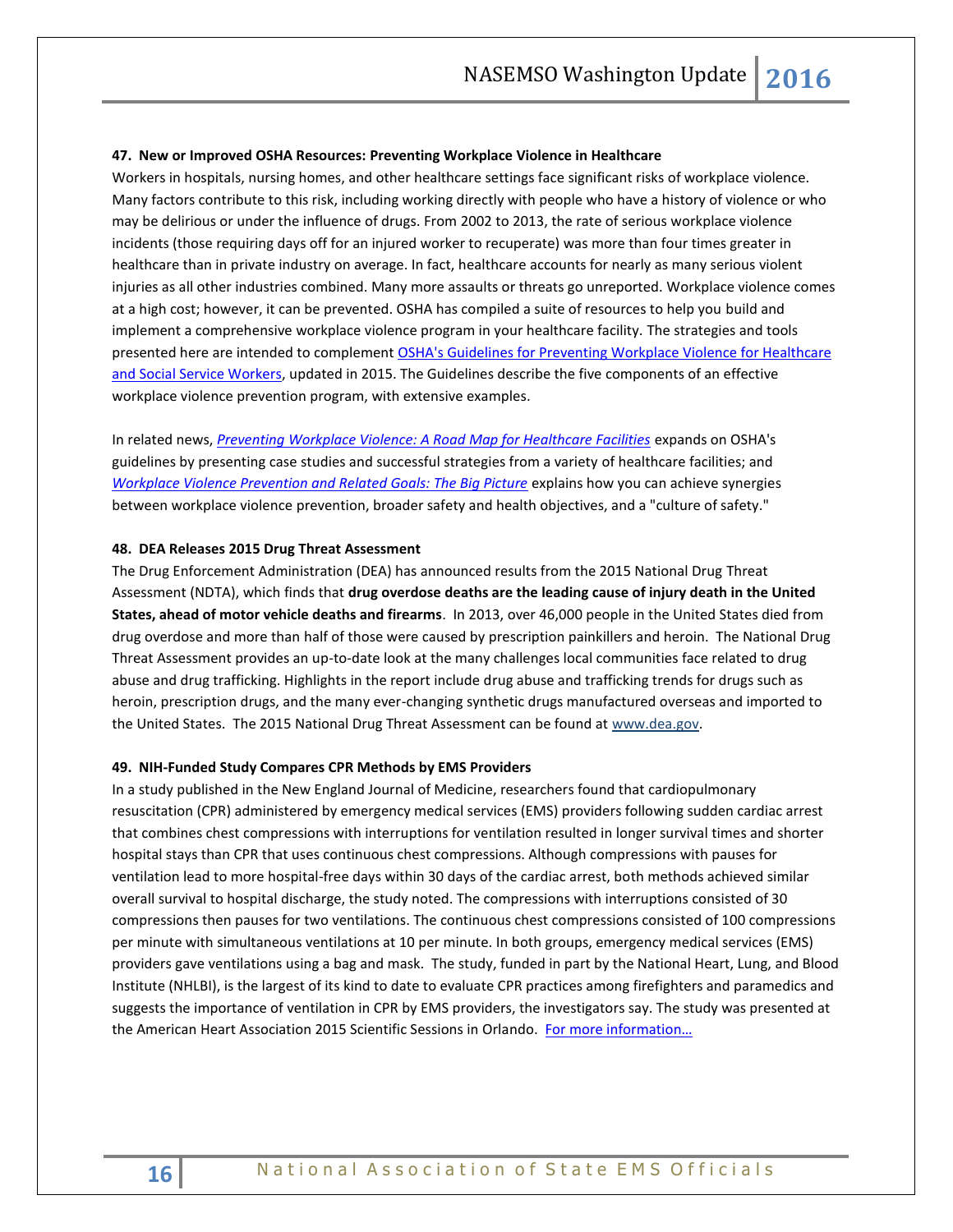#### **50. NHTSA to Host Webinar on Blue Campaign**

Join the discussion about the Blue Campaign, the Department of Homeland Security's effort to end human trafficking. You'll hear from a former prosecutor of human trafficking cases and Homeland Security officials, who will describe how to recognize potential victims and what steps EMS providers should take on the scene. The event is scheduled for January 25, 2016 at 2 pm EST. Register here...

#### **51. AHRQ Announces Grant Opportunities To Address Opioid Abuse Disorder in Rural Areas**

In support of growing federal efforts to reduce the abuse of opioid drugs, AHRQ has issued a funding opportunity announcement for research to expand access to evidence-based treatment for opioid abuse disorders in rural areas. Up to \$12 million will be available to fund as many as four research demonstration projects to support implementation of medication-assisted treatment (MAT) for opioid use disorder in rural primary care practices. MAT is an evidence-based approach that uses Food and Drug Administration-approved medications combined with psychosocial treatments. The projects will explore and test solutions aimed at overcoming barriers to the use of MAT in rural primary care settings. Known barriers include limited continuing training opportunities for prescribing physicians, negative perceptions about people with substance abuse disorders, negative expectations about the effectiveness of treatment and lack of social support services in rural communities. Researchers may examine how online training for physicians, in-office practice coaching and virtual counseling sessions for patients can overcome these and other barriers. The projects will also create training resources to expand patients' access to MAT. Grant applications are due March 4. For more information...

#### **52. GAO Studies ESF Coordination and Gaps to Improve Response**

No-notice catastrophic disasters pose one of the greatest challenges to national emergency preparedness. ESFs are federal interagency coordinating structures that group capabilities into functional areas most frequently needed in a national response. The Government Accountability Office (GAO) was asked to review federal preparedness to respond to no-notice catastrophic disasters, such as IND attacks and major earthquakes. This report assesses the extent to which opportunities exist to enhance (1) assessment of ESF preparedness and (2) management oversight of the closure of federal capability gaps identified in selected exercises, real-world incidents, and other assessments. GAO reviewed relevant laws, directives, strategies, and plans; analyzed recommended corrective actions from national-level exercises and other interagency assessments; reviewed documents and interviewed officials from five federal departments key to disaster response (Defense, Energy, Health and Human Services, Homeland Security, and Justice); and compared current processes against internal control standards and leading program management practices. GAO recommends that FEMA—in collaboration with other federal agencies—(1) issue supplemental guidance to ESF coordinators detailing minimum standards for activities and product deliverables necessary to demonstrate ESF preparedness, (2) regularly report on the status of corrective actions identified through prior national-level exercises and real-world disasters, and (3) develop and issue detailed program management information to better enable management oversight of the *DHS IND Strategy'* s recommended actions . For more information...

#### **53. OSHA's Injury Reporting Webpage Simplified, Online Filing Now Available**

To help employers comply with new requirements to report severe worker injuries, the Occupational Safety Health Administration (OSHA) has created a streamlined reporting webpage and now offers the option of reporting incidents online. The expanded requirements took effect in January 2015. Now, in addition to reporting any worker fatality within 8 hours, employers must report within 24 hours any severe injury – defined as an amputation, hospitalization or loss of an eye. In the first year of the new requirement, OSHA received about 12,000 reports. The agency plans to release complete numbers and a full analysis of the Year 1 reports soon. For more information...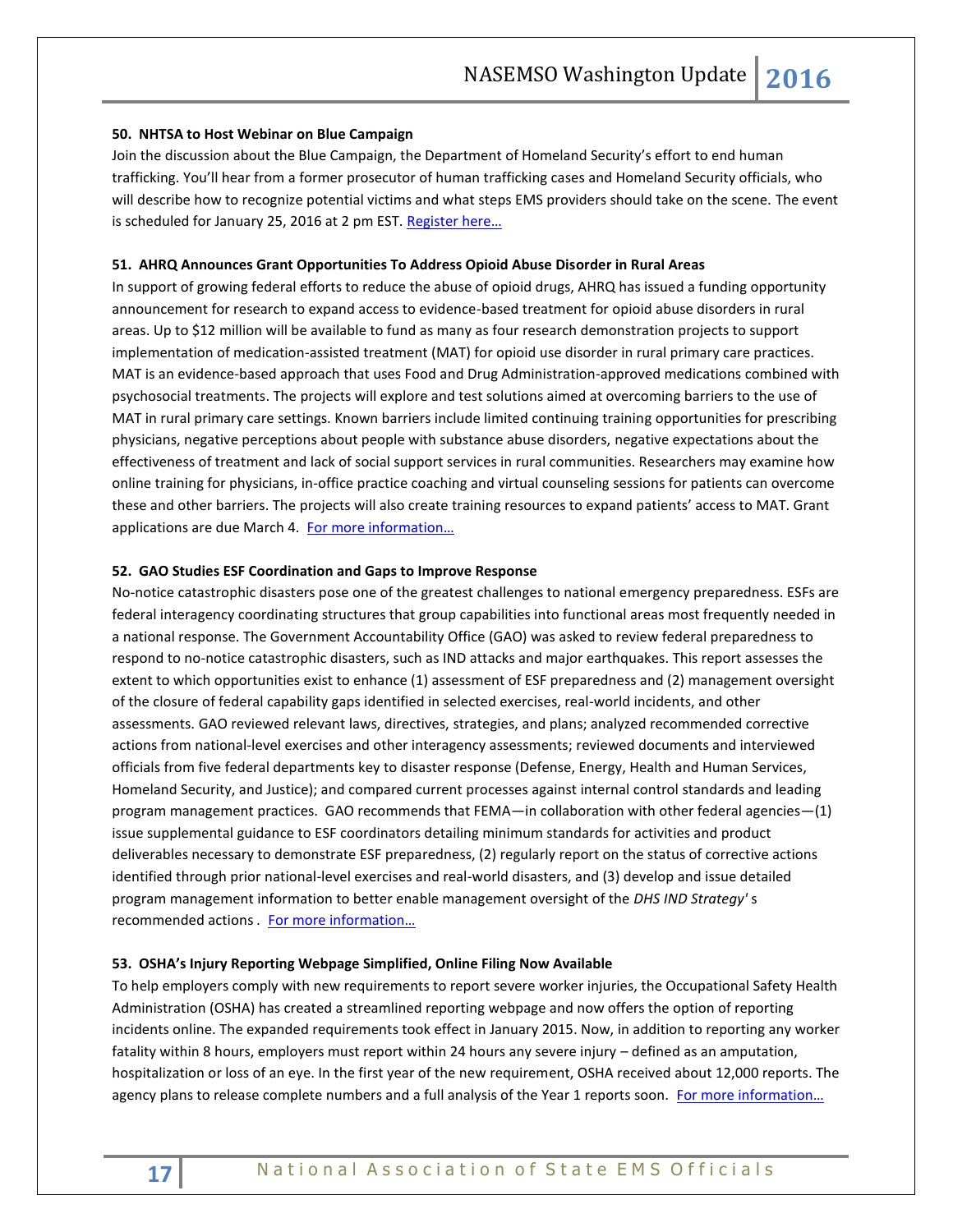#### **54. USFA Partners with IAFF and Drexel University to Study First Responder Violence**

The U.S. Fire Administration (USFA) is partnering on a project with the International Association of Fire Fighters (IAFF) and Drexel University in Philadelphia to research the occurrences and effects of violence against firefighters and EMS responders. The study will examine the circumstances surrounding these acts and determine ways to mitigate workplace/on-duty incidents of violence against responders. The study will also provide examples of current best practices where they exist. For more information...

Readers interested in this topic can also access the Emergency Nurses Association (ENA) *50 State Survey Criminal Laws Protecting Health Professionals* [here.](https://www.ena.org/government/State/Documents/StateLawsWorkplaceViolenceSheet.pdf) Several state laws protecting emergency department personnel include provisions for EMS. See also ENA's [Workplace Violence Penalties and Terminology Database.](https://www.ena.org/government/State/Documents/WPVPenalties.pdf) **Last Fall, ENA announced that Colorado joined thirty-one other states that have enacted laws making it a felony to assault or batter an emergency nurse and/or other emergency medical care provider. Now acknowledged by safety advocates as a "model", the Colorado law can be found [here.](http://www.leg.state.co.us/clics/clics2015a/csl.nsf/fsbillcont2/4B260F9643B580CA87257DA20061781B/$FILE/067_enr.pdf)**

#### **55. US Surgeon General Commissions New Report on Substance Abuse**

The United States Department of Health and Human Services, the Substance Abuse and Mental Health Services Administration and the Office of the Surgeon General announce the commission of the first-ever Surgeon General's Report presenting the state of the science on substance use, addiction, and health. The report will examine the health effects of drug and alcohol misuse from the perspectives of prevention, treatment, recovery, neurobiology, and delivery of care. The report is intended to: (1) Provide a comprehensive review of the research literature on substance use, addiction, and health, summarizing the science on substance misuse prevention, treatment, and recovery; (2) outline potential future direction; and (3) educate, encourage, and call upon all Americans to take action. [For more information…](https://www.gpo.gov/fdsys/pkg/FR-2015-12-31/pdf/2015-32929.pdf)

#### **56. HRSA Releases EMSC Targeted Issue Funding Opportunity**

The Health Resources and Services Administration (HRSA) recently released the guidance for the EMSC Targeted Issues (TI) program funding opportunity. TI grants support projects to improve the quality of pediatric care delivered in emergency care settings across the continuum of emergency care through the implementation of pediatric emergency care research and innovative cross-cutting projects. Two categories of grants will be funded. A single Category I award will support leadership for and implementation of a multi-site pediatric prehospital EMS Research Node Consortium. Four Category II awards will support investigator-initiated projects to improve the quality of pediatric emergency care in the prehospital and/or hospital emergency care settings through innovative approaches. Applications are due by February 29, 2016. For more information...

# **57. Congress Passes FY2016 Appropriations Bill**

The House and Senate passed the final version of the FY2016 appropriations bill on December 18, 2015 and it was quickly signed into law by President Obama. Government agencies are now funded through the end of FY2016 --September 30, 2016. Of interest to Washington Update readers, the bill provides

- Level funding, or \$20.162 million, for the EMSC Program
- Child Abuse Prevention and Treatment Act (CAPTA) State Grants were funded at the same level as FY2015
- Title V Maternal and Child Health Block Grant received a \$1.2 million increase to \$638,200,000
- The Preventive Health and Health Services Block Grant was maintained at \$160K
- \$2.54 billion for FEMA state and local grants and training, which is \$10 million more than the FY2015 funding level and \$308.6 million more than the President's budget request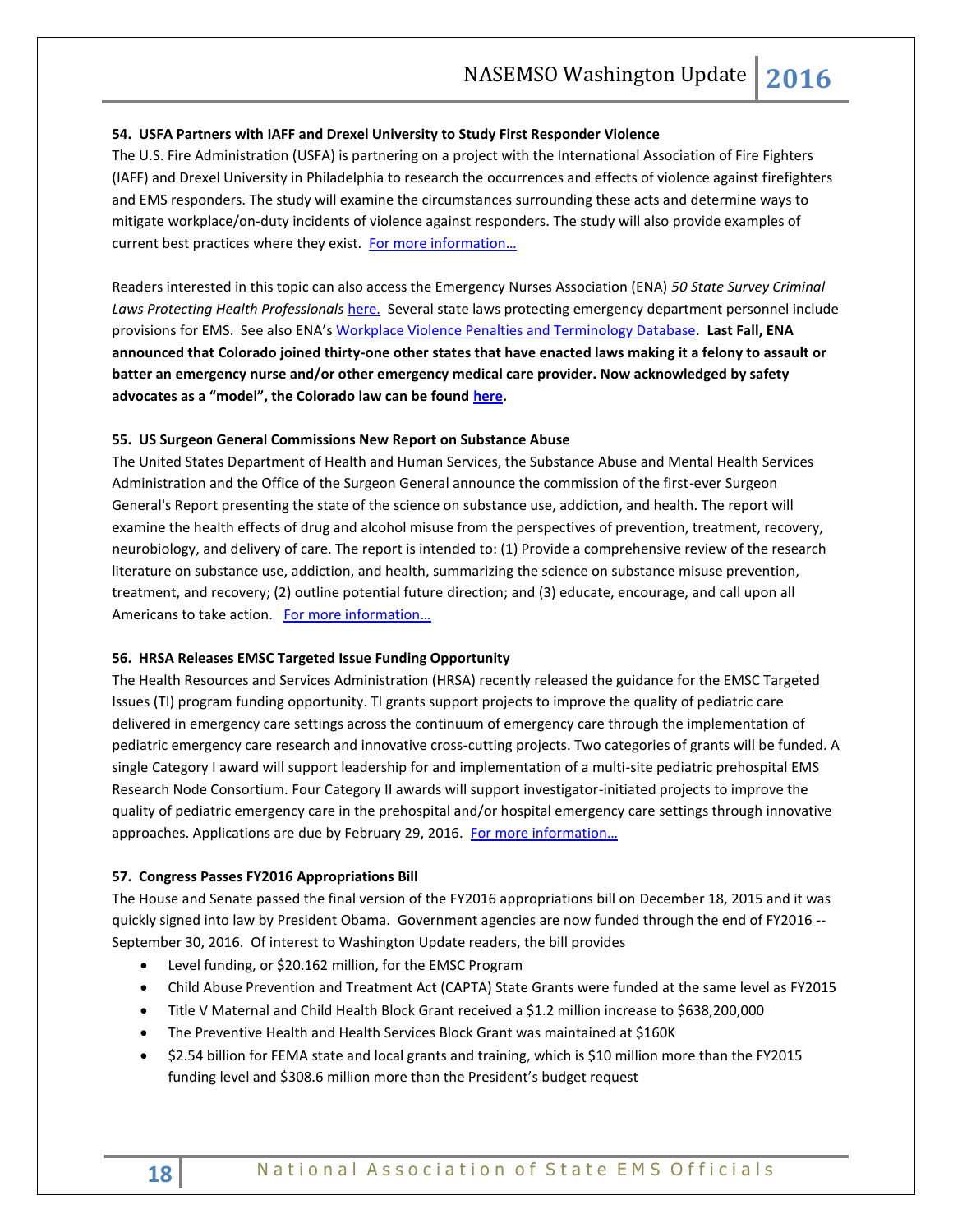- \$7.2 billion for the Centers for Disease Control and Prevention (CDC), which is \$308 million more than the 2015 enacted level (but only \$277.6 above the actual operating level), The bill includes a total program level funding of \$236.1 million for the Injury Center's prevention activities, an increase of \$65.6 million above the FY 2015 enacted level.
- \$32.1 billion for the National Institutes of Health (NIH), which is \$2 billion more than the 2015 enacted level
- \$869 million for the National Highway Traffic Safety Administration (NHTSA), which is \$39 million more than the 2015 enacted level (but \$39 million below the President's request)
- \$4.203 billion for Wildland Fire Management, which includes the 10-year average for fire costs. (The bill does not include the Administration's request to fund 30% of firefighting costs through the existing disaster relief budget cap.)
- \$345 million each for the Assistance to Firefighters Grant (AFG) and Staffing for Adequate Fire and Emergency Response (SAFER) grant programs, an increase from the \$340 million provided in FY 2014 The full text of the Bill is availabl[e here.](https://www.gpo.gov/fdsys/pkg/BILLS-114hr2029enr/pdf/BILLS-114hr2029enr.pdf)

# **58. OSHA Fines to Increase Under New Budget Bill**

According to the National Safety Council, OSHA fines will increase for the first time in a quarter century, under a provision in the recently signed congressional budget deal. The Federal Civil Penalties Inflation Adjustment Act of 1990 exempted OSHA from increasing its penalties to account for inflation. The new budget, signed into law by President Obama, contains an amendment that strikes the exemption. Now, OSHA is directed to issue an interim final rule increasing its penalties to account for current inflation levels, which would raise proposed fines by about 80 percent. This would mean the maximum penalty for a willful violation would rise to about \$127,000 from the current \$70,000. The adjustment must occur before Aug. 1, 2016. In subsequent years, OSHA also will be allowed – for the first time – to adjust its penalties levels based on inflation. The last time OSHA's maximum penalty levels were increased was in the Omnibus Budget Reconciliation Act of 1990.

#### **59. Free Mobile Resources Support Behavioral Health**

The Substance Abuse and Mental Health Services Administration (SAMSHA) has several free apps that can help address some of the toughest mental health and substance use challenges, including suicide prevention, bullying prevention, behavioral health following a disaster, and underage drinking prevention.

- **Suicide Safe** helps health care providers integrate suicide prevention strategies into their practice and address suicide risk among their patients.
- **KnowBullying** provides information and guidance on ways to prevent bullying and build resilience in children. A great tool for parents and educators, KnowBullying is meant for kids ages 3 to 18.
- **SAMHSA Disaster App** provides responders with access to critical resources—like Psychological First Aid and Responder Self-Care—and SAMHSA's Behavioral Health Treatment Services Locator to help responders provide support to survivors after a disaster.
- <span id="page-18-0"></span> **Talk. They Hear You** is an interactive game that can help parents and caregivers prepare for one of the more important conversations they may ever have with children—underage drinking.

# [For more information…](http://store.samhsa.gov/apps/?WT.mc_id=EB_20160105_OSAS_NAHNWebinar)

In related news, SAMSHA offers a new pocket guide for health professionals, Medication for the Treatment of Alcohol Use Disorder. This pocket guide offers:

- A checklist for prescribing medication
- Approved medications for use in the treatment of alcohol use disorder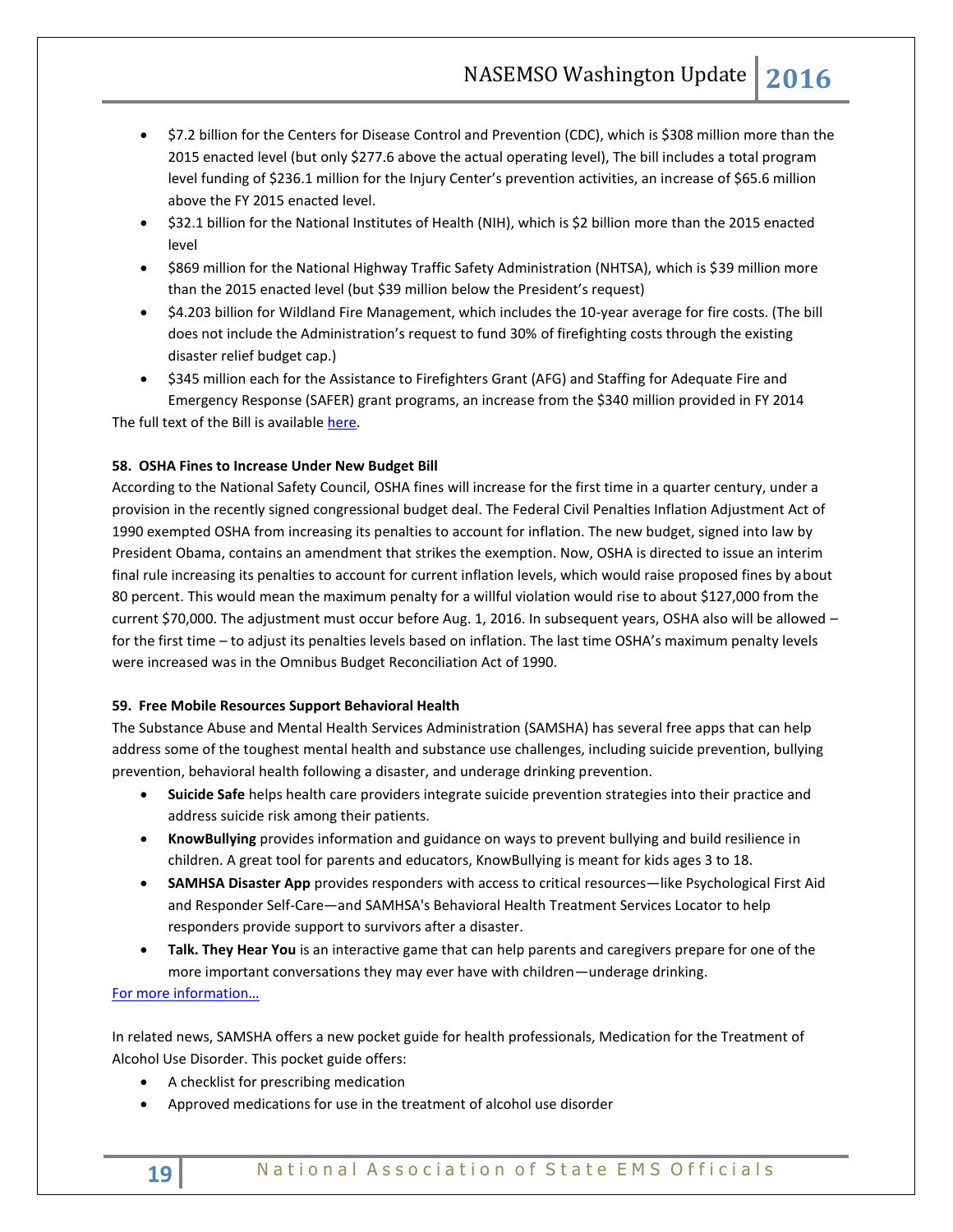- Standard drink sizes/amounts and recommended limits.
- Medications are underused in the treatment of alcohol use disorder.

SAMHSA created this pocket guide to help address this issue. [Download or order your copy today.](http://links.govdelivery.com/track?type=click&enid=ZWFzPTEmbWFpbGluZ2lkPTIwMTUxMTAyLjUwOTM1OTgxJm1lc3NhZ2VpZD1NREItUFJELUJVTC0yMDE1MTEwMi41MDkzNTk4MSZkYXRhYmFzZWlkPTEwMDEmc2VyaWFsPTE3MjE0NDc5JmVtYWlsaWQ9cm9iaW5zb25AbmFzZW1zby5vcmcmdXNlcmlkPXJvYmluc29uQG5hc2Vtc28ub3JnJmZsPSZleHRyYT1NdWx0aXZhcmlhdGVJZD0mJiY=&&&103&&&http://store.samhsa.gov/product/SMA15-4907POCKETGUID?WT.mc_id=EB_20151102_PocketGuide)

#### **INDUSTRY NEWS**

#### **60. CAAS Achieves ANSI-Accredited Standards Developer Status**

The Commission on Accreditation of Ambulance Services (CAAS) is pleased to announce that it has achieved accreditation from the American National Standards Institute (ANSI) for its standards development program. ANSI fosters the U.S. standardization system by accrediting the procedures of standard-setting organizations and subsequently approving individual documents as American National Standards (ANS). Over 230 ANSI-Accredited Standards Developers are now engaged in the creation and maintenance of voluntary consensus standards that are being used in virtually every industry sector. As an ANSI-Accredited Standards Developer, CAAS may now submit its standards for approval as American National Standards (ANS). Such standards must demonstrate adherence to ANSI's Essential Requirements, which outline the Institute's requirements for openness, balance, lack of dominance, due process, and consensus in standards development. [For more information…](http://www.caas.org/news/caas-news/the-commission-on-accreditation-of-ambulance-services-caas-becomes-an-ansi-accredited-standards-developer)

#### **61. Nurses Retain Top Spot As Most Highly Rated Profession**

Nurses have topped Gallup's Honesty and Ethics ranking every year but one since they were added to the list in 1999. The exception is 2001, when firefighters were included on the list on a one-time basis, shortly after the Sept. 11 terrorist attacks. (Firefighters earned a record-high 90% honesty and ethics rating in that survey.) With an 85% honesty and ethics rating -- tying their high point -- nurses have no serious competition atop the Gallup ranking this year. Pharmacists and medical doctors constitute the next tier, with about two-thirds of Americans viewing each highly, followed by high school teachers at 60% and police officers at 56%. There is little good news in the numbers for members of Congress, telemarketers and lobbyists. Solid majorities of Americans consider the honesty and ethics of these professions to be low or very low, while fewer than one in 10 believe they have high ethics. [For more information…](http://www.gallup.com/)

#### **62. Baxter Initiates Voluntary Recall of Two Lots of IV Solutions Due to Potential Presence of Particulate Matter**

Baxter International Inc. recently announced a voluntary recall including two lots of intravenous (IV) solutions to the hospital/end user level due to the potential presence of particulate matter. The particulate matter in each case was determined to be an insect and was identified as a result of a customer complaint. The matter was identified prior to patient administration and there have been no adverse events associated with this issue reported to Baxter to date. This recall affects the following lots:

| Product<br>Code | <b>Product Description</b>                                                      | Lot<br><b>Number</b> | Expiration<br>Date | <b>NDC</b>       |
|-----------------|---------------------------------------------------------------------------------|----------------------|--------------------|------------------|
| 2B1322Q         | 0.9% Sodium Chloride Injection, USP, 250 mL VIAFLEX<br><b>Plastic Container</b> | C980227              | 11/30/2016         | 0338-0049-<br>02 |
| 2B0296H         | 70% Dextrose Injection (2000 mL) USP                                            | C985150              | 7/31/2016          | 0338-0719-<br>06 |

[For more information…](http://www.fda.gov/Safety/Recalls/ucm479877.htm)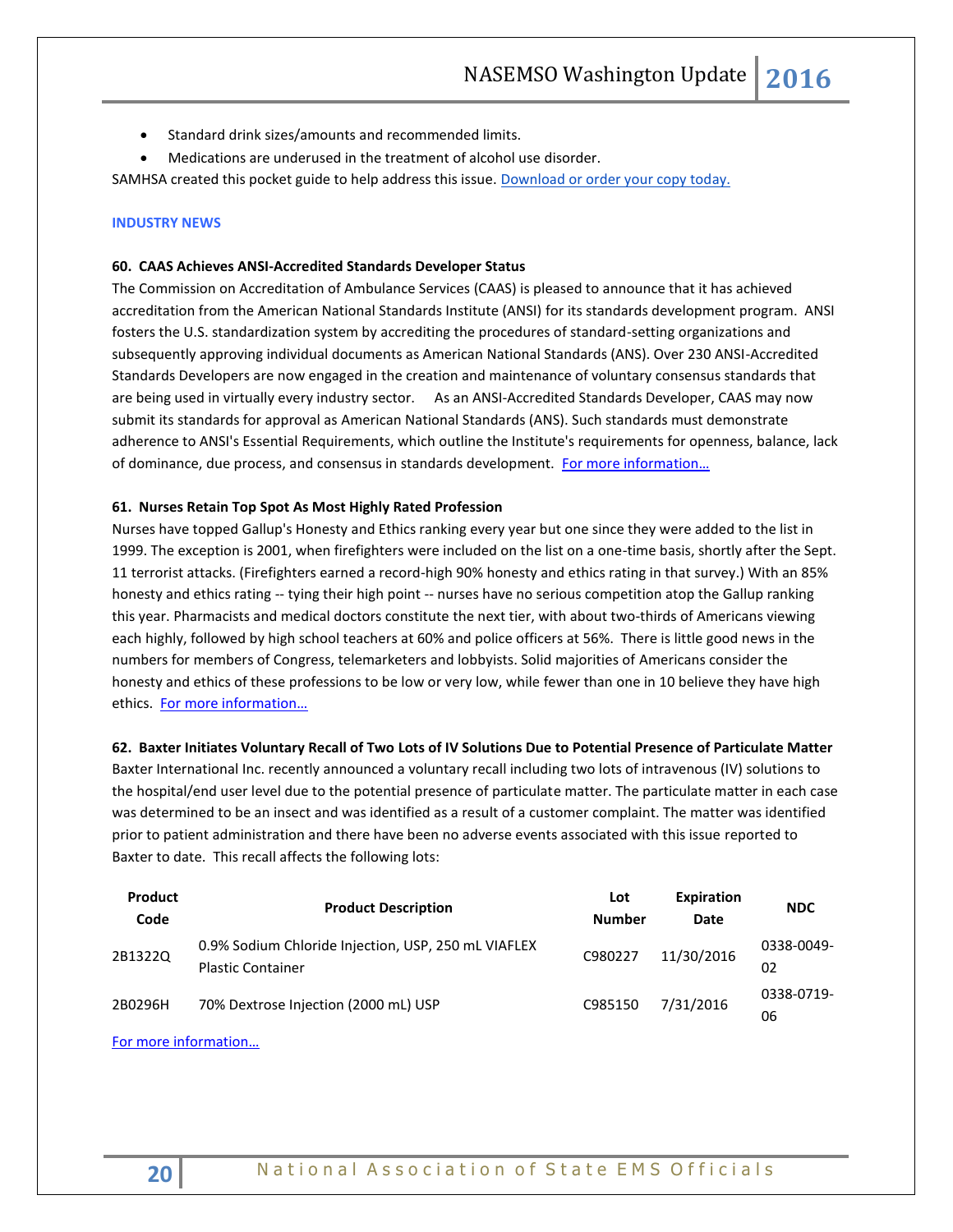#### **63. NAEMSE and NREMT Partner to Offer Scenario Development Workshops**

Beginning January 1, 2017, the NREMT will start testing Phase 1 of the new scenario psychomotor exam. In this phase, a total of six (6) skills will be tested, five (5) currently evaluated in the NRP psychomotor examination and one (1) out-of-hospital scenario. This out-of-hospital scenario will reflect either a pediatric, geriatric, or adult patient. Each candidate will be provided with a trained paramedic partner and evaluated on his/her ability to manage a call, lead the team, effectively communicate, and maintain professionalism throughout the simulated patient encounter. To assist Paramedic programs in preparing for these changes, the NREMT & NAEMSE will be conducting Regional Scenario Development Workshops in 2016. Workshops will be limited to 50 participants who will be guided through the scenario development process by NREMT staff. Topics that will be covered are scenario writing, calibration, and evaluation in the workshop. All of the scenarios created will then be available for use by participants in their training programs following the workshop. [For more information…](http://naemse.org/?page=nremt)

#### **64. New NAEMSE Vision Paper Supports SUPER Study**

The National Association of EMS Educators (NAEMSE) is proud to announce the release of a new Vision Paper that coincides with the extensive simulation report entitled "[Simulation Use in Paramedic Education Research \(SUPER\):](http://www.tandfonline.com/doi/abs/10.3109/10903127.2014.995845?journalCode=ipec20)  [A Descriptive Study,](http://www.tandfonline.com/doi/abs/10.3109/10903127.2014.995845?journalCode=ipec20)" which was released earlier this year. It is the hope of NAEMSE that this new Vision Paper will help to build a more complete body of knowledge regarding use of simulation, uncover barriers to effective implementation, and outline recommendations for improvement. For more information...

#### **65. NFPA 1917 Standard Comment Period Now Open**

The National Fire Protection Association (NFPA) 1917 Standard for Automotive Ambulances --NFPA 1917, 2016 edition is now able to accept public inputs for the next edition. The link can be accessed at [www.nfpa.org/1917](http://www.nfpa.org/1917)

#### **66. Petition Being Circulated to Support a National EMS Memorial in Washington DC**

Congressman Stephen F. Lynch recently introduced H.R. 2274, a bill to establish a National EMS Memorial. The legislation creates the National Emergency Medical Services Memorial Foundation, which will undertake the effort of designing, siting, and creating a memorial in Washington, D.C., to honor the service and sacrifice of the nation's EMS members. Each year, 850,000 EMS providers answer more than 30 million calls to serve 22 million patients in need of care at a moment's notice and without reservation. To date, more than 600 men and women have died in the line of duty while caring for others. H.R. 2274 will ensure that a commemorative work is created in the nation's capital that will recognize the ultimate sacrifice of EMS providers and will honor the dedication of EMS members nationwide[. See online petition.](https://petitions.whitehouse.gov/petition/support-hr-2274-bill-establish-national-emergency-medical-services-memorial-washington-dc)

# <span id="page-20-0"></span>**INTERESTING ABSTRACTS**

67. Niven DJ et al. **Accuracy of Peripheral Thermometers for Estimating Temperature: A Systematic Review and Meta-analysis.** *Ann Intern Med.* 2015;163(10):768-777. Researchers reviewed data from roughly 8700 patients in 75 prospective studies that compared peripheral thermometers (tympanic membrane, temporal artery, axillary, or oral) with central thermometers (pulmonary artery catheter, urinary bladder, esophageal, or rectal). Sensitivity for fever detection was low for peripheral thermometers (64%), although high-quality data were not available for all thermometer types. The authors note that during fever or hypothermia, peripheral thermometers may differ from actual body temperature by 1 to 2 degrees. **Conclusion:** Peripheral thermometers do not have clinically acceptable accuracy and should not be used when accurate measurement of body temperature will influence clinical decisions. [Read the abstract…](http://annals.org/article.aspx?articleid=2470325)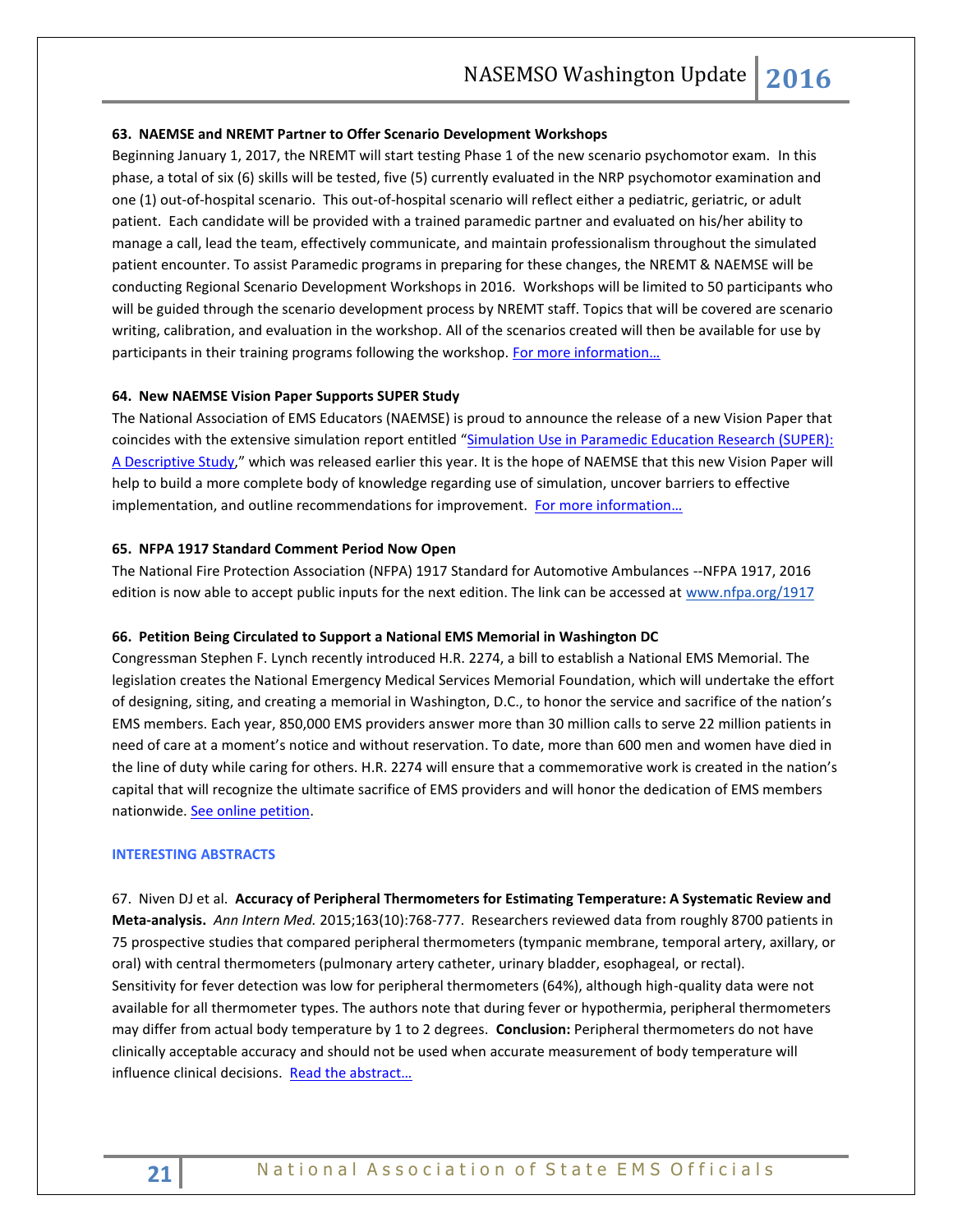68. Hawley KL et al. **Longitudinal Trends in US Drug Shortages for Medications Used in Emergency Departments (2001-2014).** Academic Emergency Medicine, doi: 10.1111/acem.12838, published online 31 December 2015. Drug shortage data from the University of Utah Drug Information Service were analyzed from January 2001 to March 2014. Two board-certified emergency physicians classified drug shortages based on whether they were within the scope of EM practice, whether they are used for lifesaving interventions or high-acuity conditions, and whether a substitute for the drug exists for its routine use in emergency care. Trends in the length of shortages for drugs used in EM practice were described using standard descriptive statistics and regression analyses. Download [the article \(free\)…](http://onlinelibrary.wiley.com/doi/10.1111/acem.12838/abstract)



# **ORDER NASEMSO LOGOWEAR ONLINE AT [http://www.companypromostore.com/stores/asmi/.](http://www.companypromostore.com/stores/asmi/)**

# **UPCOMING EVENTS**

PLEASE NOTE: CALENDAR ITEMS ARE ALWAYS WELCOME !!! Send to **robinson@nasemso.org** 

**\*\*\*STATEWIDE EMS CONFERENCES\*\*\***

\*PA Annual Conference. September 21-23, 2016. Doubletree Resort Lancaster, PA. [For more information…](http://www.pehsc.org/)

**\*\*\*National Conferences and Special Meetings\*\*\***

**[NAEMSE Instructor Course Level 1](http://naemse.org/?page=LVL1InstructorCourse)**

Los Angeles, CA: February 19-21, 2016

Atlanta, GA: March 11-13, 2016

New Martinsville, WV: March 18-20, 2016

Tulsa, OK: April 1-3, 2016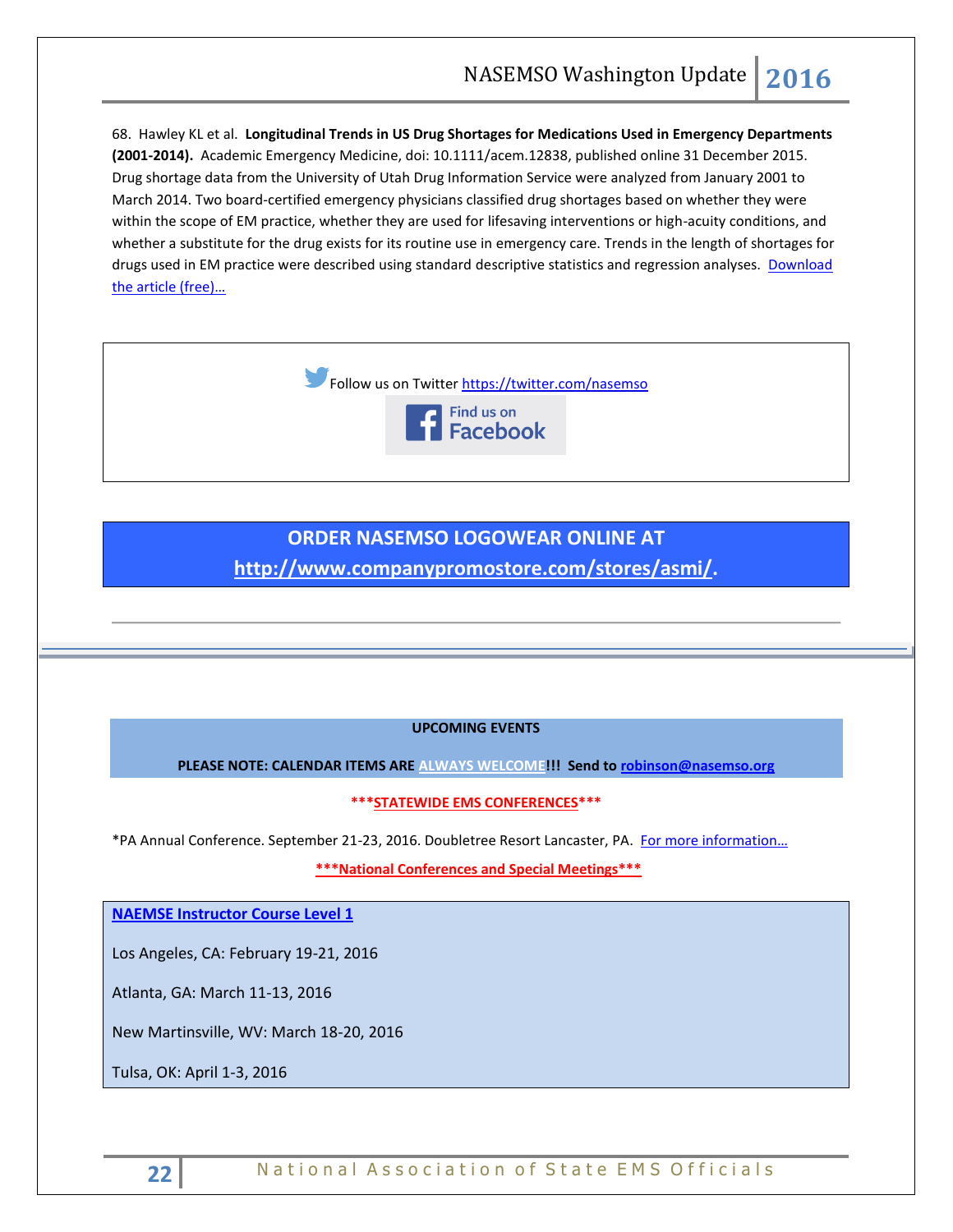Winchester, VA: April 15-17, 2016

**[NAEMSE Instructor Course Level 2](http://naemse.org/?page=LVL2InstructorCourse)**

Albuquerque, NM: February 5-6, 2016

**[CAAHEP Accreditation Update & Evaluating Student Competency Workshops](http://naemse.org/?page=coaemsp)**

**TRA** 

**[NAEMSE/NREMT Regional Scenario Development Workshops](http://naemse.org/?page=nremt)**

Every month-check web site for listing and registration

**National EMS Memorial Bike Ride**: Honor EMS personnel who have died and those who continue to serve the public everyday with long distance cycling events and by promoting healthy lifestyles. [muddyangels.com](http://www.muddyangels.com/) 2016 Schedule -TBA



\*National Association of EMS Physicians Annual Meeting. January 11-16, 2016. San Diego, CA. [www.naemsp.org/](http://www.naemsp.org/)

\*National EMS Stakeholder Meeting on Fatigue in EMS. February 2, 2016. DOT Headquarters in Washington DC. [For more information…](https://www.gpo.gov/fdsys/pkg/FR-2016-01-11/pdf/2016-296.pdf)

\* American Academy of Emergency Medicine Annual Meeting. February 17-21, 2016. Las Vegas, NV. [www.aaem.org](http://www.aaem.org/)

\*EMS Today 2016. February 25-27, 2016. Baltimore, MD.<http://www.emstoday.com/index.html>

\*NASEMSO Spring Meeting. April 4-6, 2016. Bethesda, MD. [For more information…](http://www.nasemso.org/Meetings/MidYear/index.asp)

\* Critical Care Transport Medicine Conference. April 11-13, 2016. Charlotte, NC. <http://www.iafccp.org/event/id/177507/Critical-Care-Transport-Medicine-Conference-CCTMC.htm>

National EMS Advisory Council. April 18-19, 2016 in Washington DC. For more information, go to EMS.gov.

\*National Rural EMS Leadership Conference. April 21-22, 2016. San Antonio, TX.

\* Society for Academic Emergency Medicine Annual Meeting. May 10-13, 2016. New Orleans, LA. <http://saem.org/annual-meeting>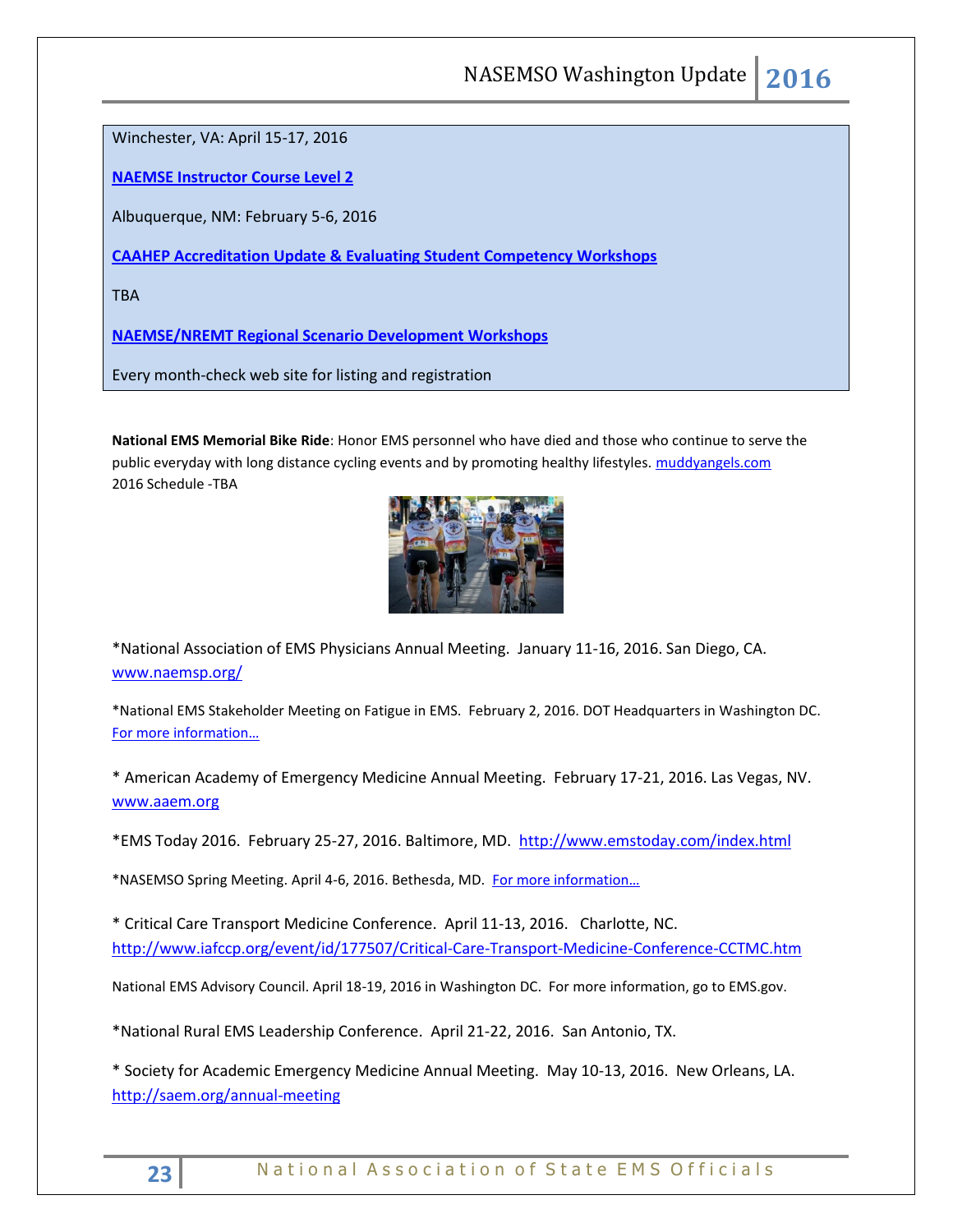# **\*EMS Week. May 15-21, 2016**

\* Fire Rescue Med. (IAFC EMS Section Annual Meeting) May 21-25, 2016. Henderson, NV <http://www.iafc.org/micrositeFRMconf/FRMhome.cfm?ItemNumber=8046>

\* Pinnacle 2016. July 18-22, 2016. San Antonio, TX. <http://pinnacle-ems.com/>

\* National Association of EMS Educators Annual Meeting. Preconference August 1-3 and symposium August 4-6, 2016. Fort Worth, TX. [www.naemse.org](http://www.naemse.org/)

\*IAFC Annual Conference. Fire-Rescue International. August 17-20, 2016. San Antonio, TX. [www.iafc.org/fri](http://www.iafc.org/fri?utm_source=IAFC_Site&utm_medium=Conferences_Page&utm_campaign=FRI_Conference_Page_Visitors)

\*National EMS Safety Summit. August 23-26, 2016. Denver, CO.<http://www.milehighretac.org/>

National EMS Advisory Council. September 7-8, 2016 in Washington DC. For more information, go to EMS.gov.

\*Emergency Nurses Association Annual Meeting. September 14-17, 2016. Los Angeles, CA. [www.ena.org](http://www.ena.org/) 

**\*National Association of State EMS Officials Fall Meeting. September 19-23, 2016. Albuquerque, NM. [www.nasemso.org](http://www.nasemso.org/)**

\*Air Medical Transport Conference. September 26-28, 2016. Charlotte. NC

\*American College of Emergency Physicians Annual Meeting. October 15-18, 2016. Las Vegas, NV. [www.acep.org](http://www.acep.org/)

\*EMS World Expo. October 3-7, 2016. New Orleans, LA. <http://www.emsworldexpo.com/>

\*International Association of Emergency Management Annual Meeting. October 14-20, 2016. Savannah, GA

See more EMS Events on NASEMSO's web site at <http://www.nasemso.org/Resources/Calendar/index.asp>

#### **NASEMSO Staff Contacts**

Elizabeth Armstrong, CAE, MAM / Executive VP (703) 538-1799 ext. 8 - [armstrong@nasemso.org](mailto:armstrong@nasemso.org)

Dia Gainor/Executive Director (703) 538-1799 ext. 7 Email: [Dia@nasemso.org](mailto:Dia@nasemso.org)

Sharon Kelly / Executive Assistant (703) 538-1799 ext. 2 - [kelly@nasemso.org](mailto:kelly@nasemso.org)

Kathy Robinson / Program Manager (703) 538-1799 ext. 1894 - [robinson@nasemso.org](mailto:robinson@nasemso.org)

Kevin McGinnis/Program Manager (571) 749-7217 - Email: [mcginnis@nasemso.org](mailto:mcginnis@nasemso.org)